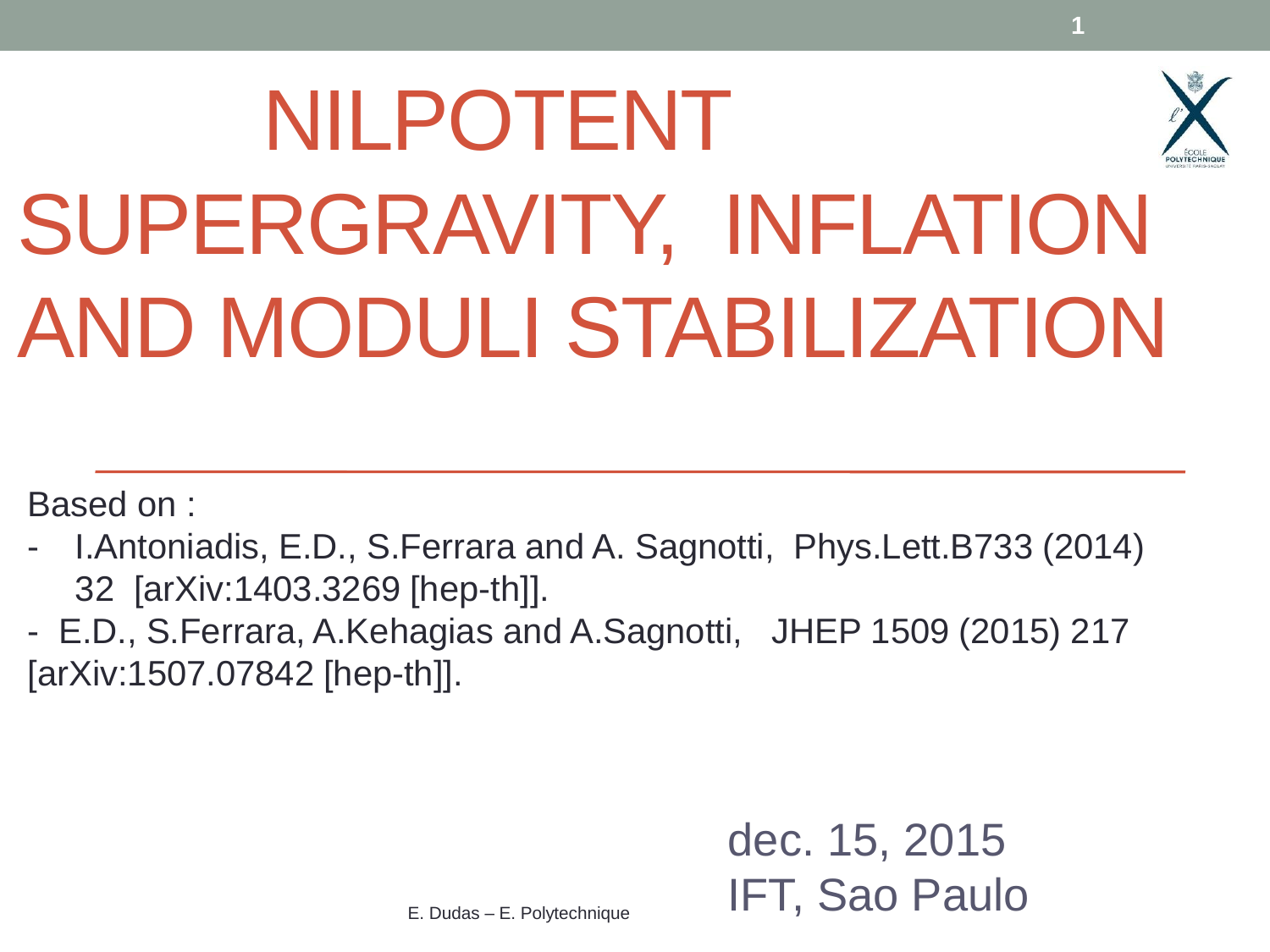#### **Outline**

- 1) Nonlinear SUSY realizations
- constrained superfields
- 2) Nonlinear supergravities
- Minimal nonlinear supergravity
- 3) Simplest models of inflation in supergravity
- Chaotic inflation
- **Starobinsky models**
- 4) Inflation with nilpotent superfields
- 5) Moduli stabilization with nilpotent uplift
- 5) Conclusions and perspectives

**2**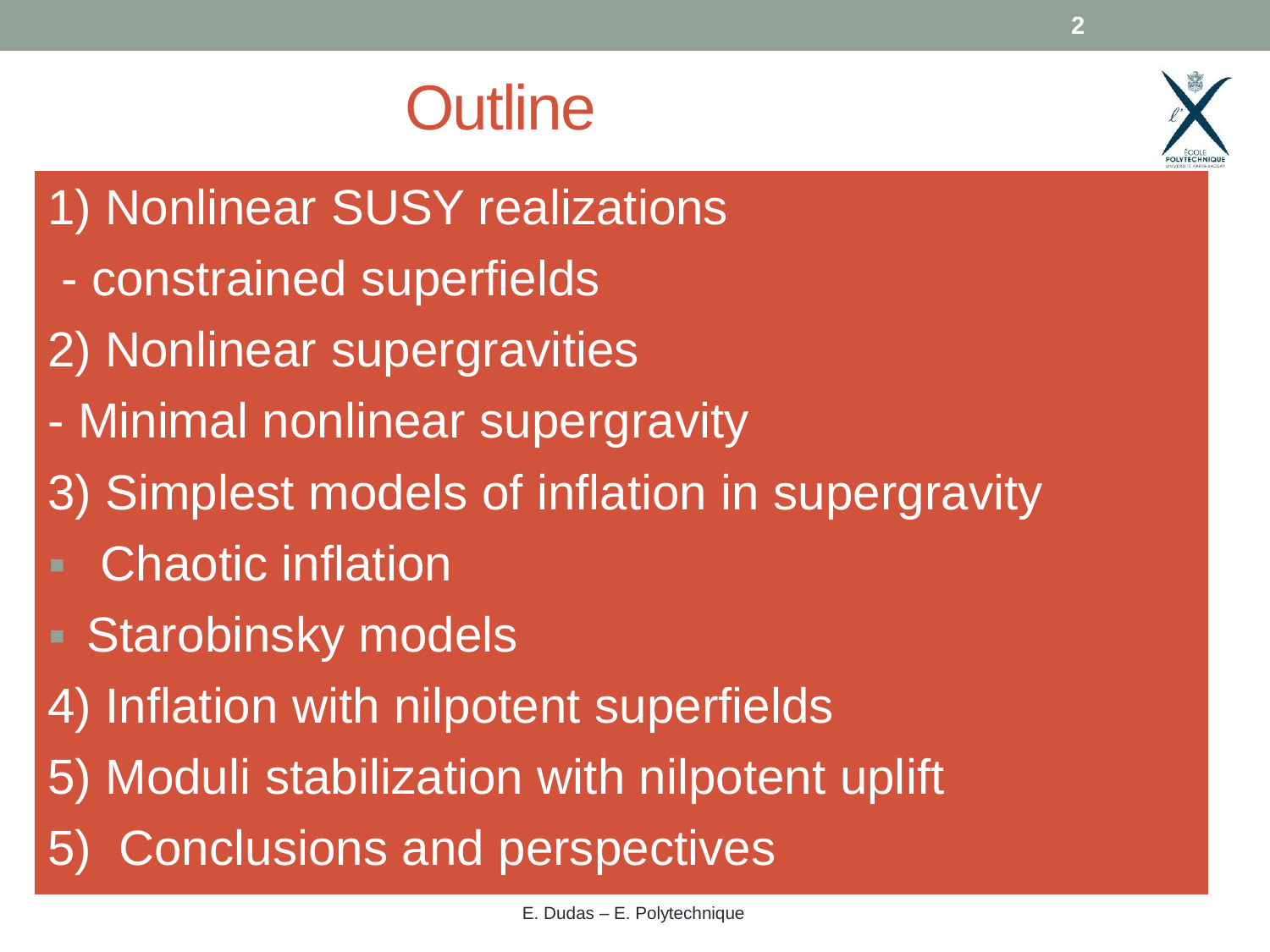#### Large literature on **SUSY** non-linear realizations and low-energy goldstino interactions

- <u>Volkov-Akulov, Ivanov-Kapustinov,</u> Siegel, <u>Samuel-Wess, Clark</u> and Love...
- Casalbuoni, Dominicis, de Curtis, Feruglio, Gatto
- Luty, Ponton
- Brignole, Feruglio, Zwirner; Brignole
- Casas, Espinosa, Navarro
- Komargodski and Seiberg...

Most pheno studies based on a component formalism, tedious computations. With constrained superfield formalism, easier computations.

Today applications to inflation.

Application to (MS)SM: Antoniadis,E.D.,Ghilencea,Tziveloglou: E.D.,Gersdorff, Ghilencea,Lavignac,Parmentier; Petersson,Romagnoni…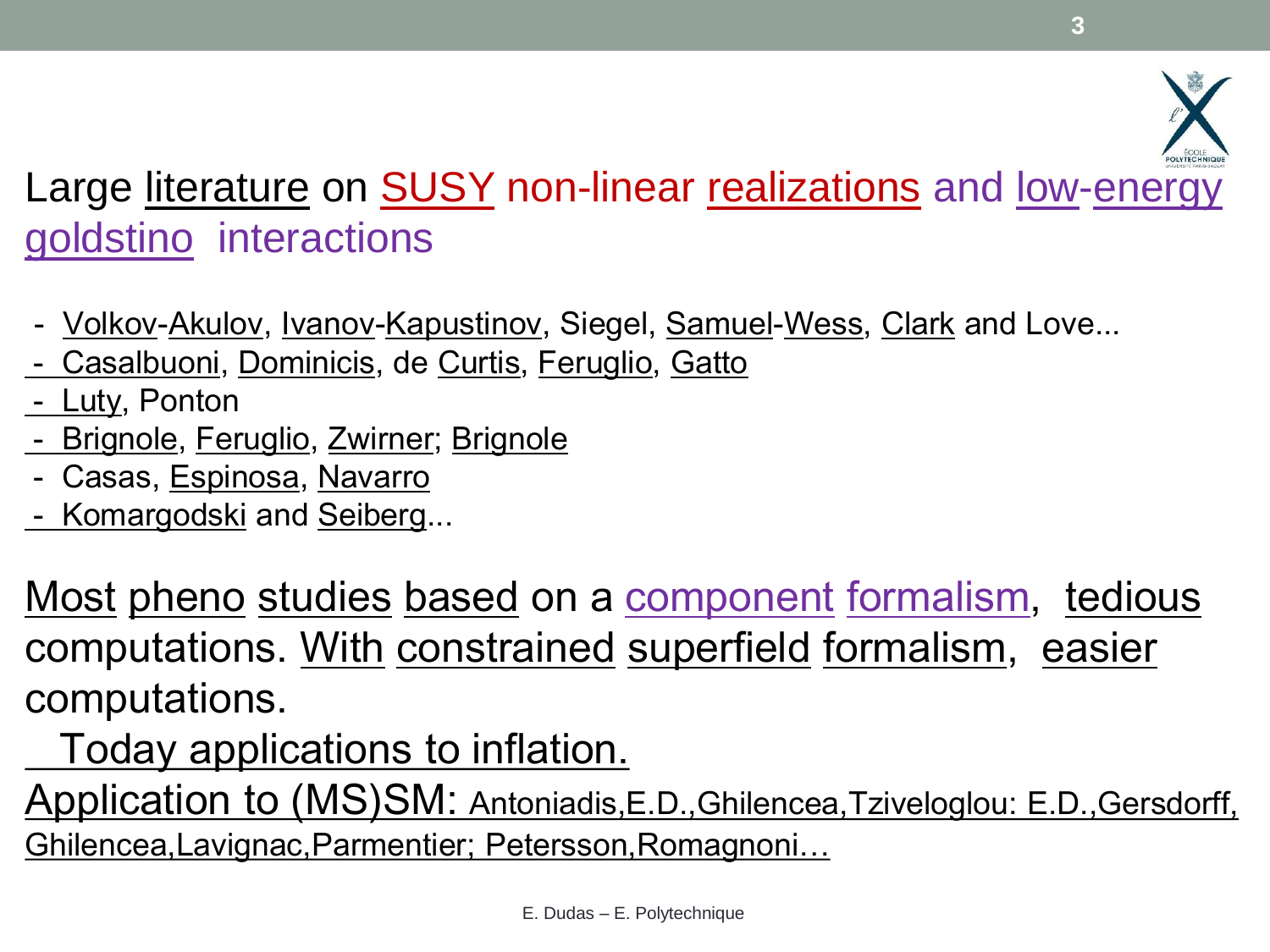

### 1) Non-linear SUSY realizations

 $\cdot$  In supergravity, the gravitino  $\Psi$  becomes massive by absorbing a spin ½ fermion: the goldstino G

$$
\Psi_{\mu} \begin{pmatrix} 3/2 \\ - \\ -3/2 \end{pmatrix} + G \begin{pmatrix} - \\ 1/2 \\ -1/2 \\ - \end{pmatrix} = \Psi_{\mu} \begin{pmatrix} 3/2 \\ 1/2 \\ -1/2 \\ -3/2 \end{pmatrix}
$$

Goldstino is part of a multiplet  $X = (x, G, F_X)$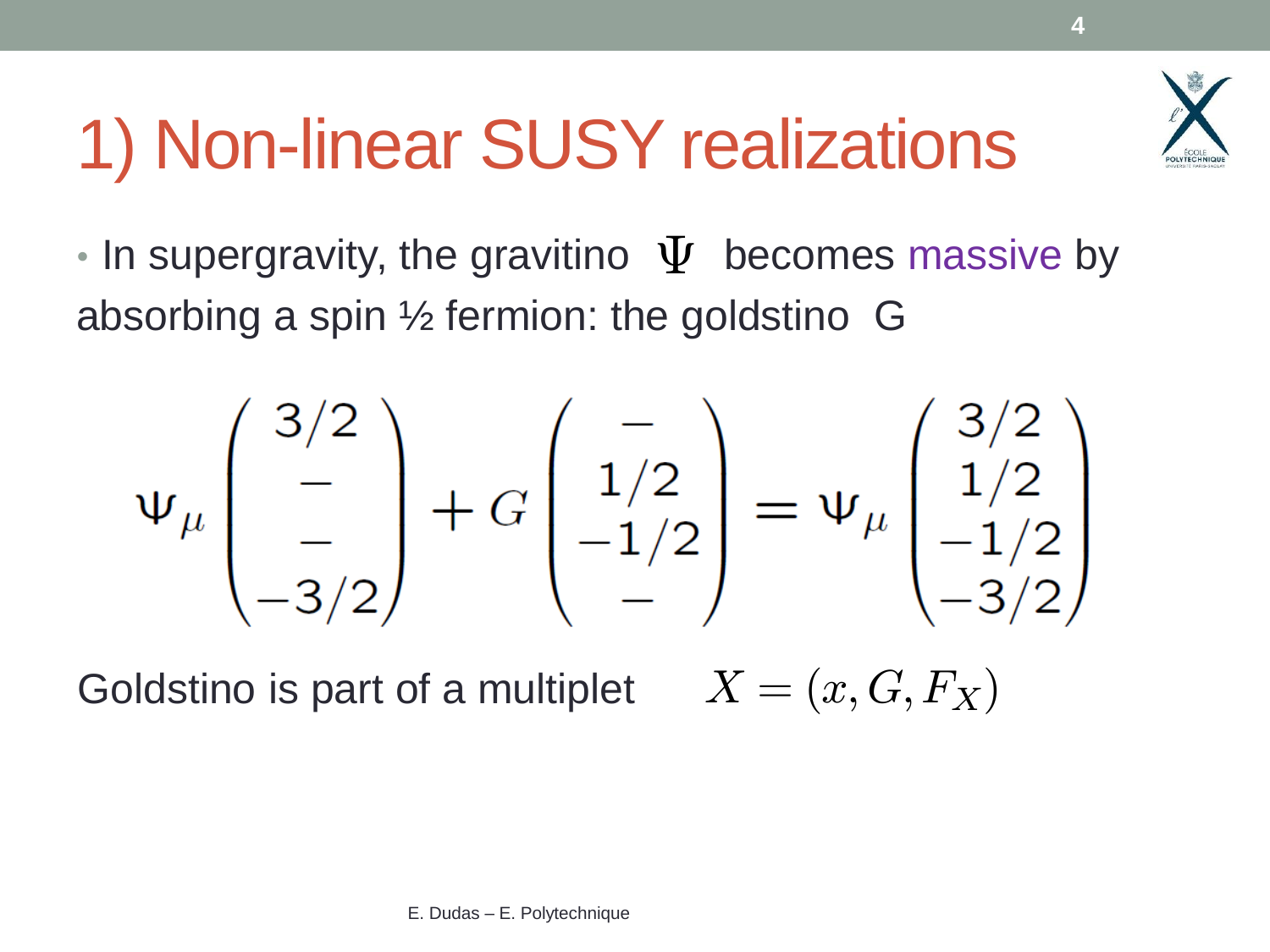

The gravitino mass is 
$$
m_{3/2} \sim \frac{f}{M_P}
$$
, where

 is the scale of SUSY breaking  $F_X = f + \cdots$ 

In the decoupling limit  $f << M_P$ , the partner of the goldstino, the sgoldstino x decouples. Goldstino couplings to matter scale as  $-1/f$ 

The first written SUSY lagrangian had nonlinearly realized SUSY, Volkov-Akulov (VA).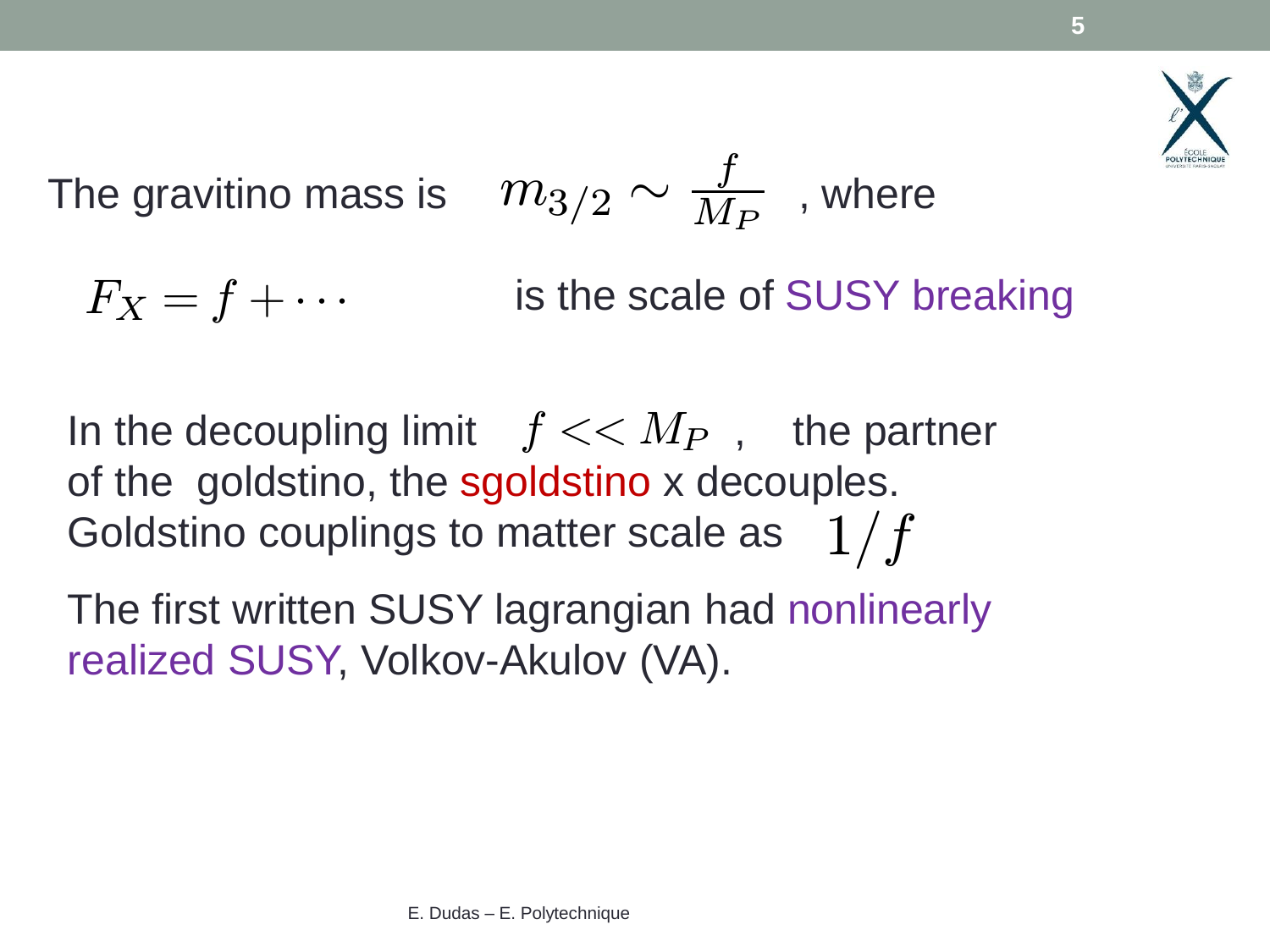

$$
\mathcal{L}_X = \int d^4 \theta \, X^{\dagger} X + \left\{ \int d^2 \theta \, f \, X + h.c. \right\}
$$
  
= det  $(E^a_\mu)$ , where  $E^a_\mu = e^a_\mu + (\frac{i}{2f^2} G \sigma^a \partial_\mu \overline{G} + h.c.)$ 

is the VA "vierbein". In the standard VA prescription, couplings to matter proceed as in gravity

$$
G^{\mu\nu} T_{\mu\nu,M} = g^{\mu\nu} T_{\mu\nu,M} + (\frac{i}{2f^2} G \sigma^{\mu} \partial^{\nu} \bar{G} + h.c.) T_{\mu\nu,M}
$$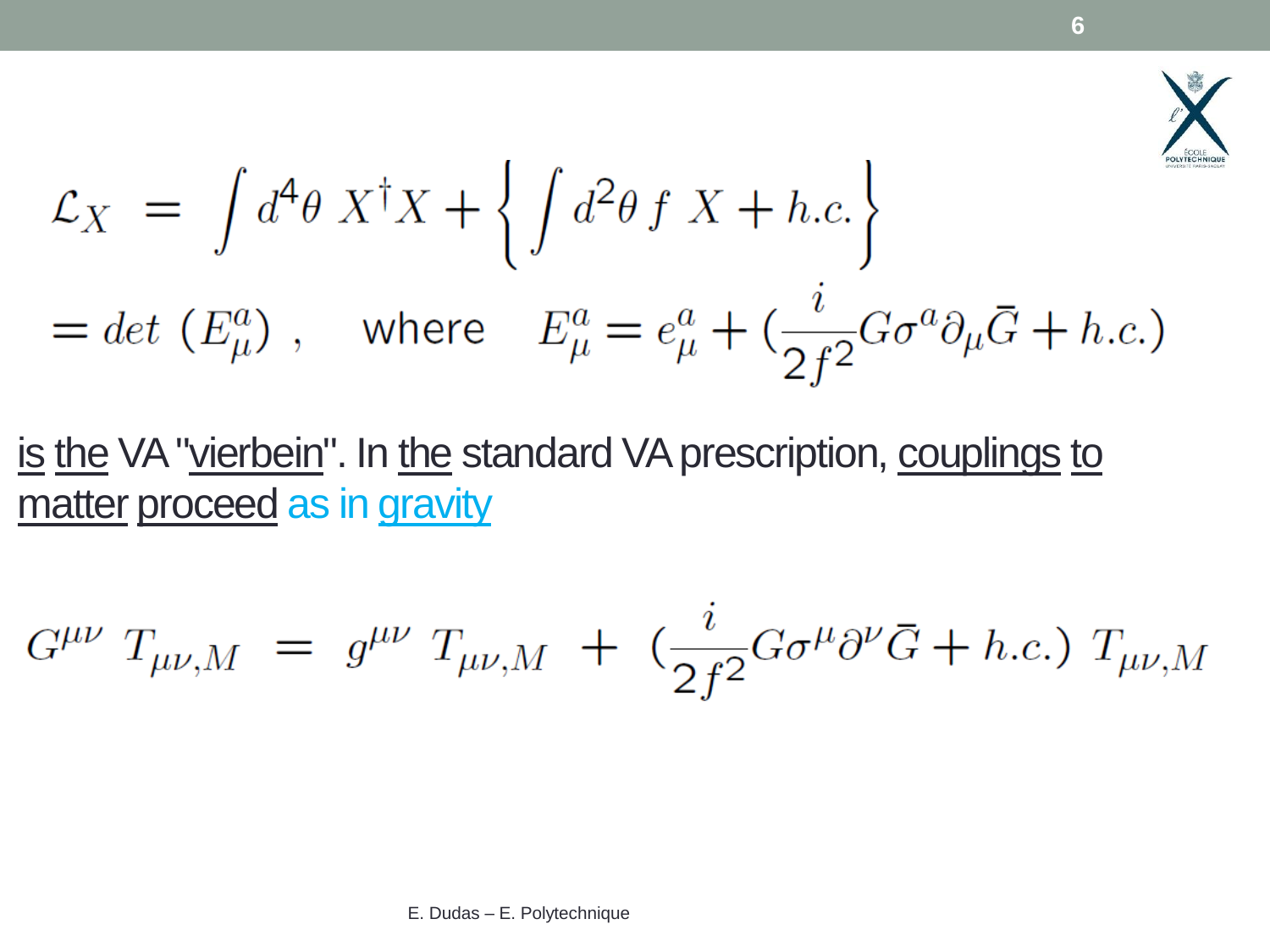- Constrained superfields



• VA action can be constructed in superspace (Rocek,78) introducing a constrained, nilpotent superfield

$$
X^{2} = 0
$$
  
whose solution is  

$$
X = \frac{GG}{2F_{X}} + \sqrt{2} \theta G + \theta^{2} F_{X}
$$
  
The full VA action is  $\mathcal{L}_{VA} = \left[ X X \right]_{D} + \left[ fX + h.c. \right]_{F}$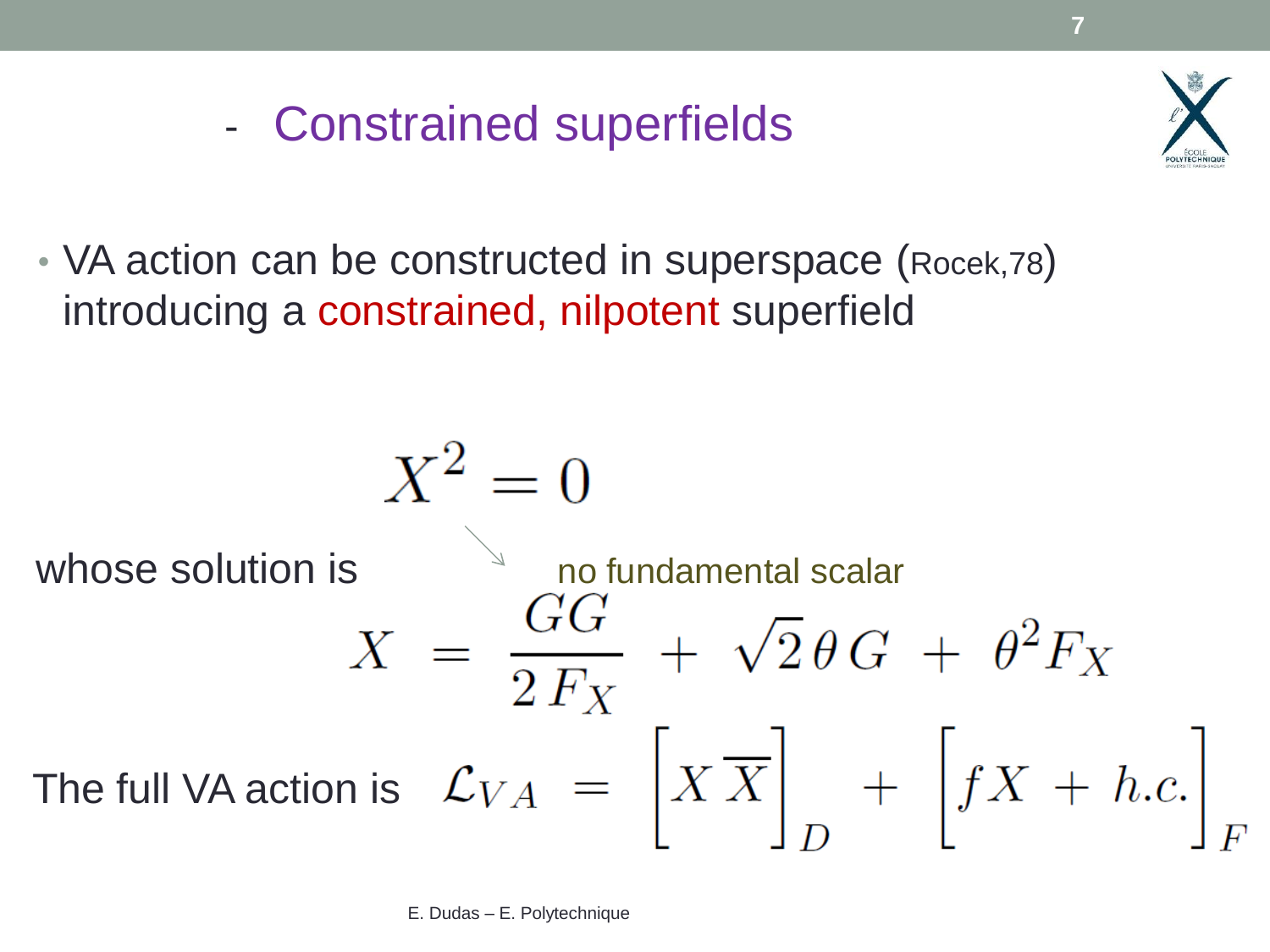

There are two different cases to consider:

i) non-SUSY matter spectrum

$$
E\ <<\ m_{sparticles}\ ,\ \sqrt{f}
$$

 non-linear SUSY in the matter sector ii) SUSY matter multiplets :  $(\tilde{q}, q)$ , etc  $m_{sparticles} \leq E \lt \sqrt{f}$ 

linear SUSY in the matter sector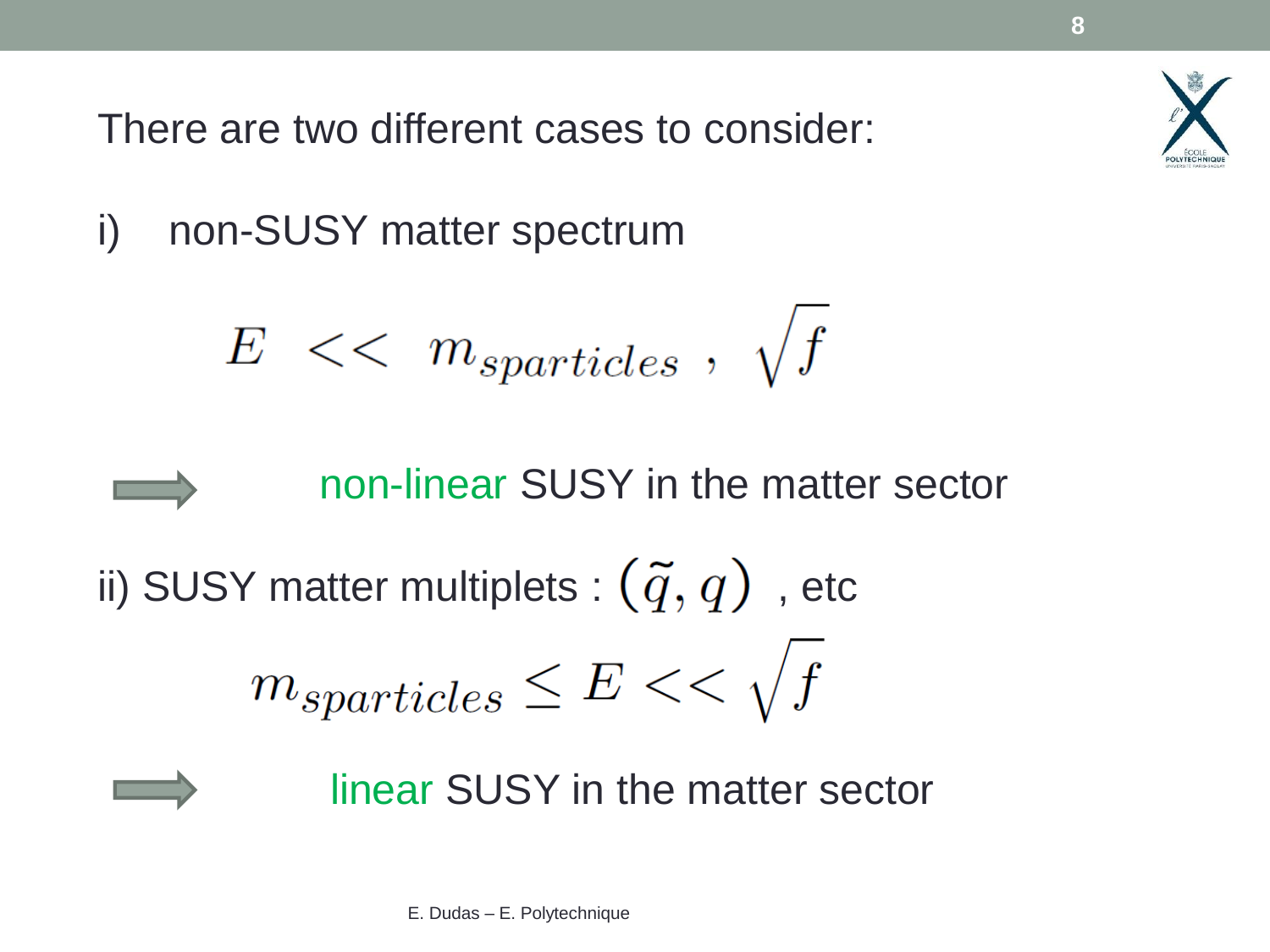

 constraints - light fermions :  $X Q = 0$  eliminates complex scalars

Case i) (non-linear matter) and additional

$$
Q = \frac{1}{F_X}(\Psi_q - \frac{F_q G}{2F_X})G + \sqrt{2}\theta \Psi_q + \theta^2 F_q
$$

- light complex scalars :  $\;\; XH = \;$  chiral, eliminates fermions

\n- light complex scalars: 
$$
X\bar{H} = \text{chiral, eliminates fermions}
$$
\n- $H = h + i\sqrt{2}\theta\sigma^m\partial_m h \frac{\bar{G}}{\bar{F}_X} + \theta^2[-\partial_n(\frac{\bar{G}}{\bar{F}_X})\bar{\sigma}^m\sigma^n\partial_m h \frac{\bar{G}}{\bar{F}_X} + \frac{1}{2\bar{F}_X^2}\bar{G}^2\partial^2 h]$
\n- In this case, there is no more auxiliary field.
\n- light real scalar (inflation?):  $X(\Phi - \bar{\Phi}) = 0$  eliminates a scalar (sinflaton?) and the fermion (inflation?)
\n

In this case, there is no more auxiliary field.

- light real scalar (inflaton ?) :  $X(\Phi - \bar{\Phi}) = 0$  eliminates  $X(\Phi - \bar{\Phi}) = 0$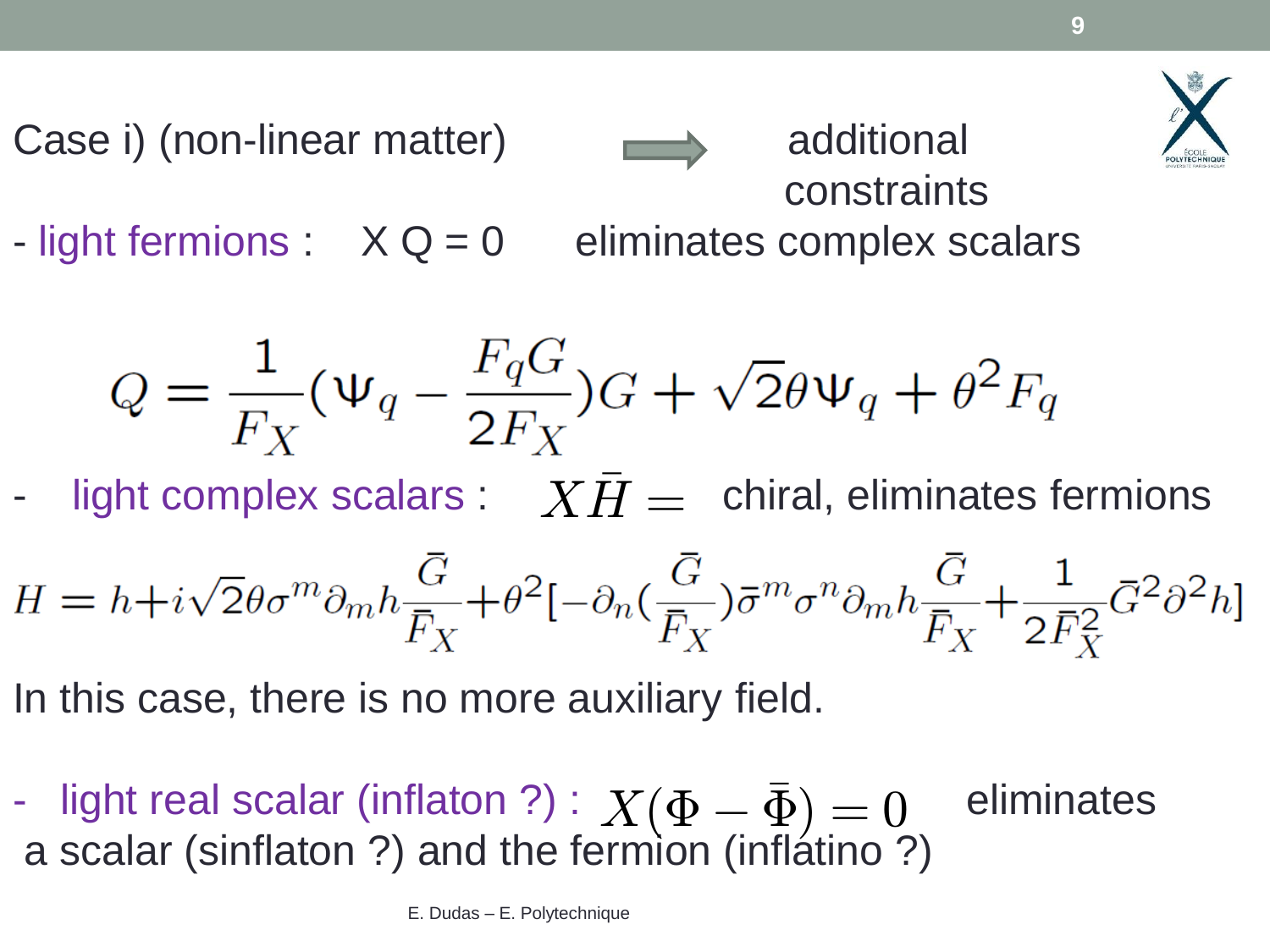### 2) Non-linear supergravities



In SUGRA, the most general couplings of the nilpotent X are described by (ADFS)

$$
K = -3 \log (1 - X\overline{X}) \equiv 3 X\overline{X} , \qquad W = f X + W_0
$$

and as a result

$$
\mathcal{L}_{mass} = - m_{3/2} \left( \psi_m + \frac{i}{\sqrt{6}} \sigma_m \overline{G} \right) \sigma^{mn} \left( \psi_n + \frac{i}{\sqrt{6}} \sigma_n \overline{G} \right) + \text{h.c.}
$$

The SUGRA lagrangian contains the proper goldstino couplings and

$$
V = \frac{1}{3} |f|^2 - 3|W_0|^2 , \qquad m_{3/2}^2 = |W_0|^2
$$

E. Dudas – E. Polytechnique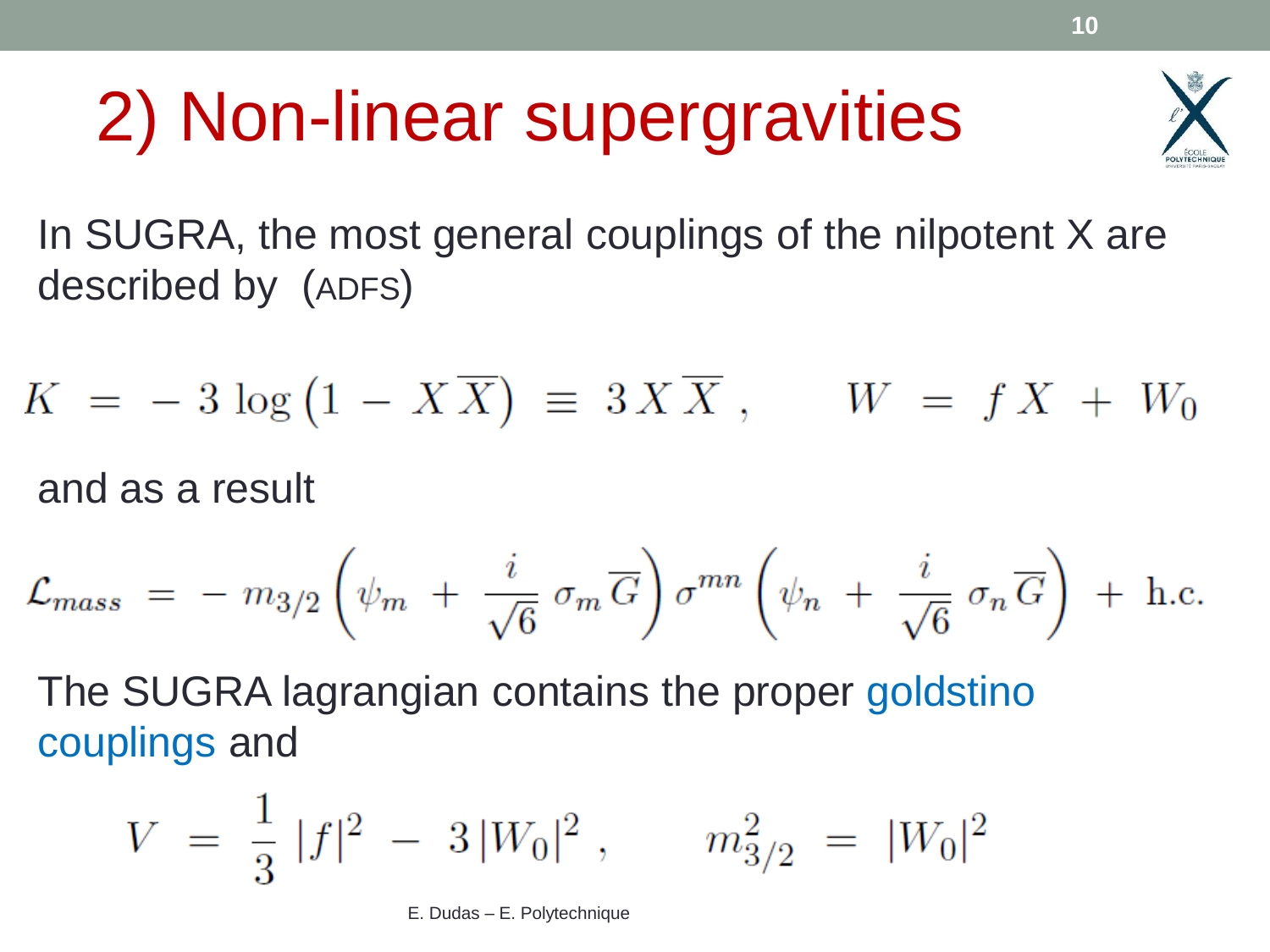Recently the complete lagrangian was written by Bergshoeff, Freedman,Kallosh, Van Proeyen and Hasegawa,Yamada (2015)

Consider the gravity multiplet,

$$
(e_m^a,\psi_m^\alpha,u,A_m)\\ \downarrow \quad \downarrow \quad \downarrow
$$

 vierbein gravitino auxiliary fields coupled to the goldstino multiplet X, in the decoupling limit. The theory contains actually just the graviton + one massive gravitino  $(e_m^a,\psi_m^\alpha,u,A_m)$ <br>  $\downarrow \quad \downarrow \quad \downarrow$ <br>
vierbein gravitino auxiliary fields<br>
coupled to the goldstino multiplet X, in the decoure in the theory contains actually just<br>
the graviton + one massive gravitino<br>
t seems logical to an

It seems logical to anticipate that there should be a purely gravitational description, with a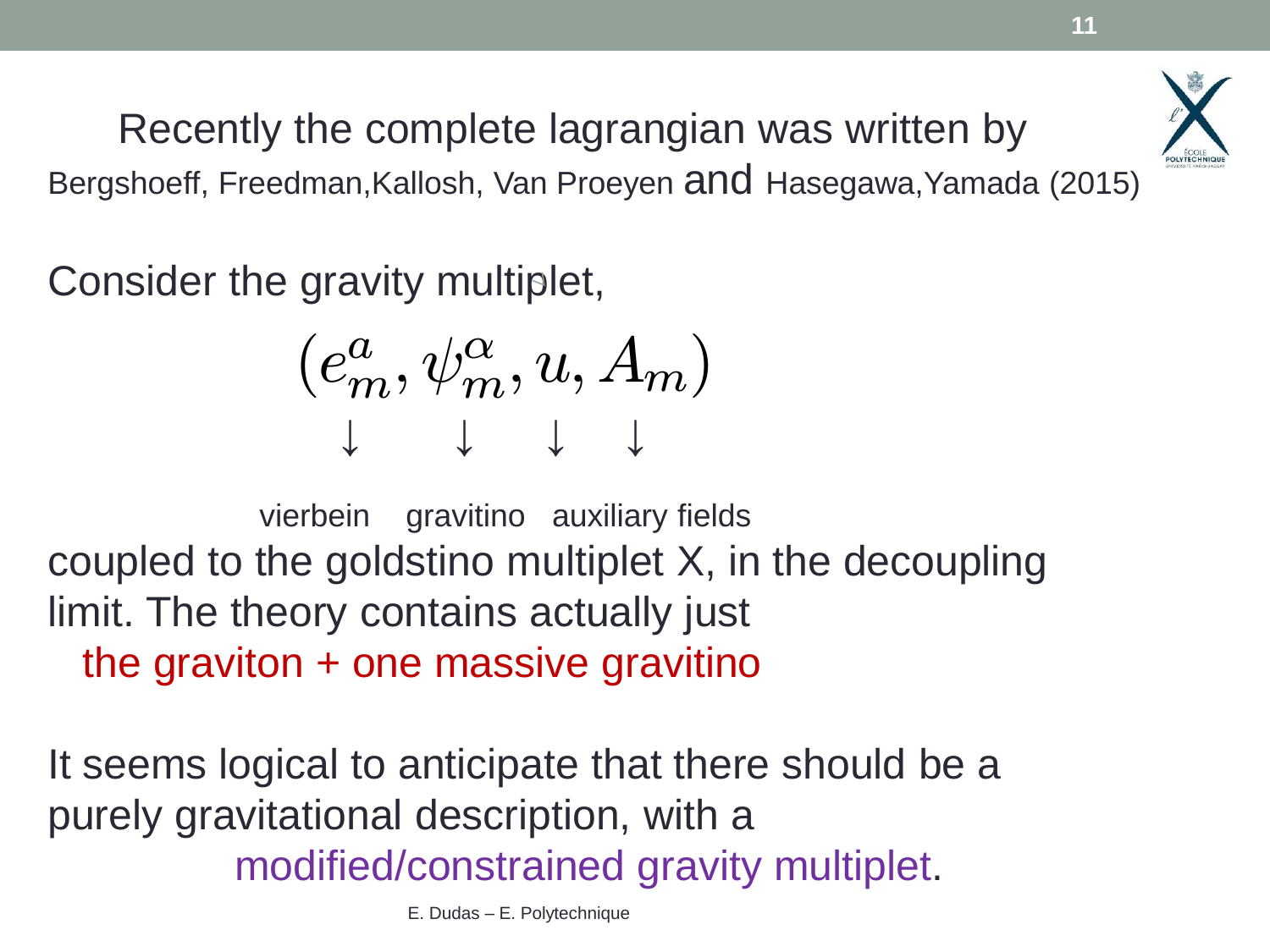### - Minimal nonlinear supergravity

(DFKS; Antoniadis,Markou, 2015)

• This is described by

$$
\mathcal{L} = \left[ -S_0 \overline{S}_0 \right]_D + \left[ W_0 S_0^3 \right]_F \tag{1}
$$
  
with the constraint 
$$
\left( \frac{\mathcal{R}}{S_0} - \lambda \right)^2 = 0 \tag{2}
$$

where :

- $\mathcal{R}$  is the chiral curvature multiplet,
- $-S<sub>0</sub>$  is the chiral compensator field  $\mathcal{L}_{S_0}$  is the chiral compens<br>  $\lambda$  is related to the cosm<br>
E. Dudas – E. Polytechnique  $S_0$ 
	- is related to the cosmological constant.  $\overline{\phantom{a}}$   $\lambda$

**12**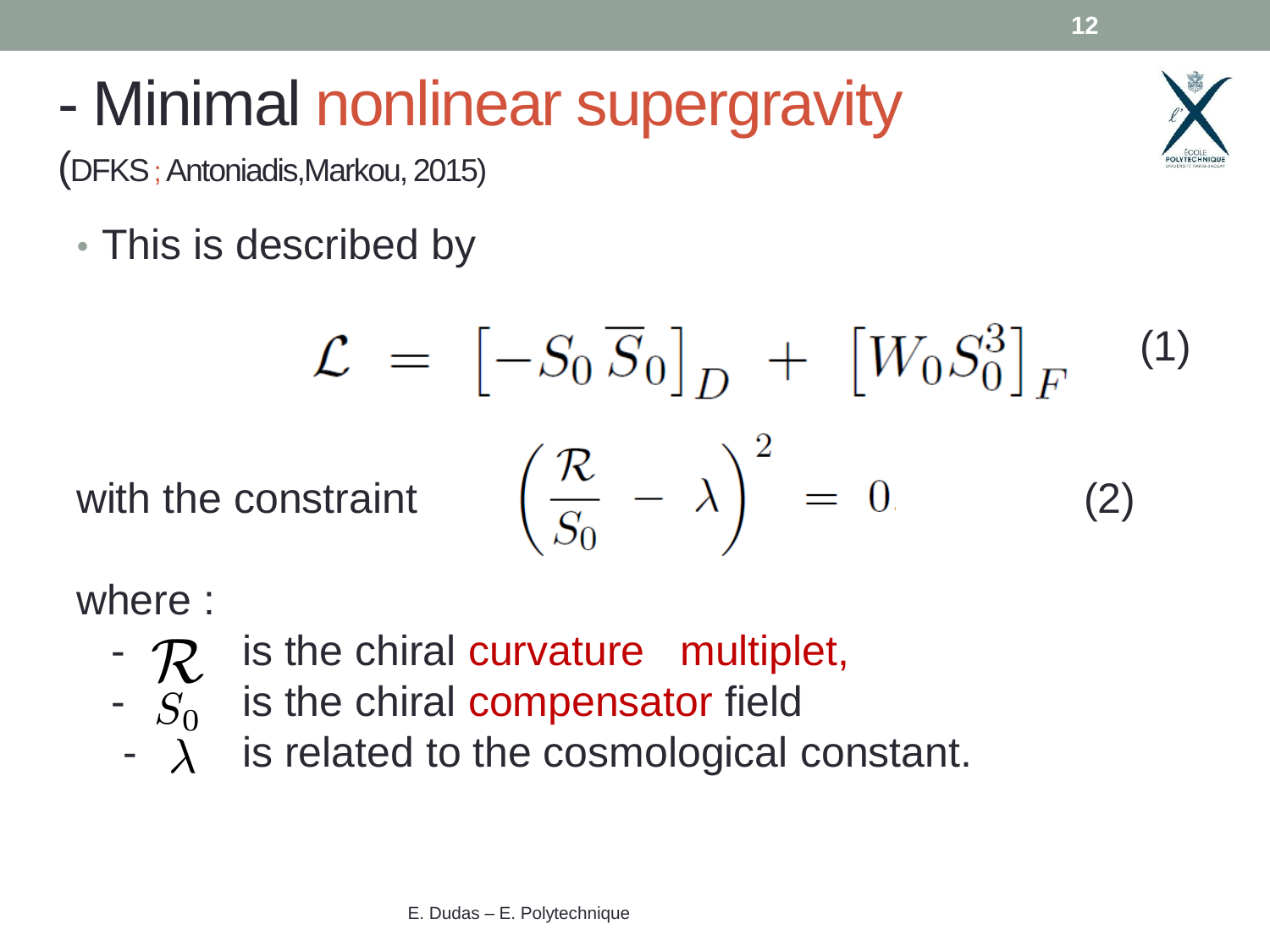whereas the goldstino is



$$
G\ =\ -\ \frac{3}{2\,\lambda}\left(\gamma^{\mu\nu}\,\partial_{\mu}\,\psi_{\nu}\ -\ \frac{\lambda}{2}\,\gamma^{\mu}\,\psi_{\mu}\right)
$$

This describes just the gravitational multiplet, with nonlinear SUSY. We will show that this is exactly dual to the simplest Volkov-Akulov SUGRA .

Introduce two lagrange multipliers  $X, \Lambda_{1}$  that « linearize » the lagrangian

$$
\mathcal{L} = \left[ -S_0 \overline{S}_0 \right]_D + \left[ \left\{ X \left( \lambda - \frac{\mathcal{R}}{S_0} \right) - \frac{1}{4\Lambda_1} X^2 + W_0 \right\} S_0^3 \right]_F
$$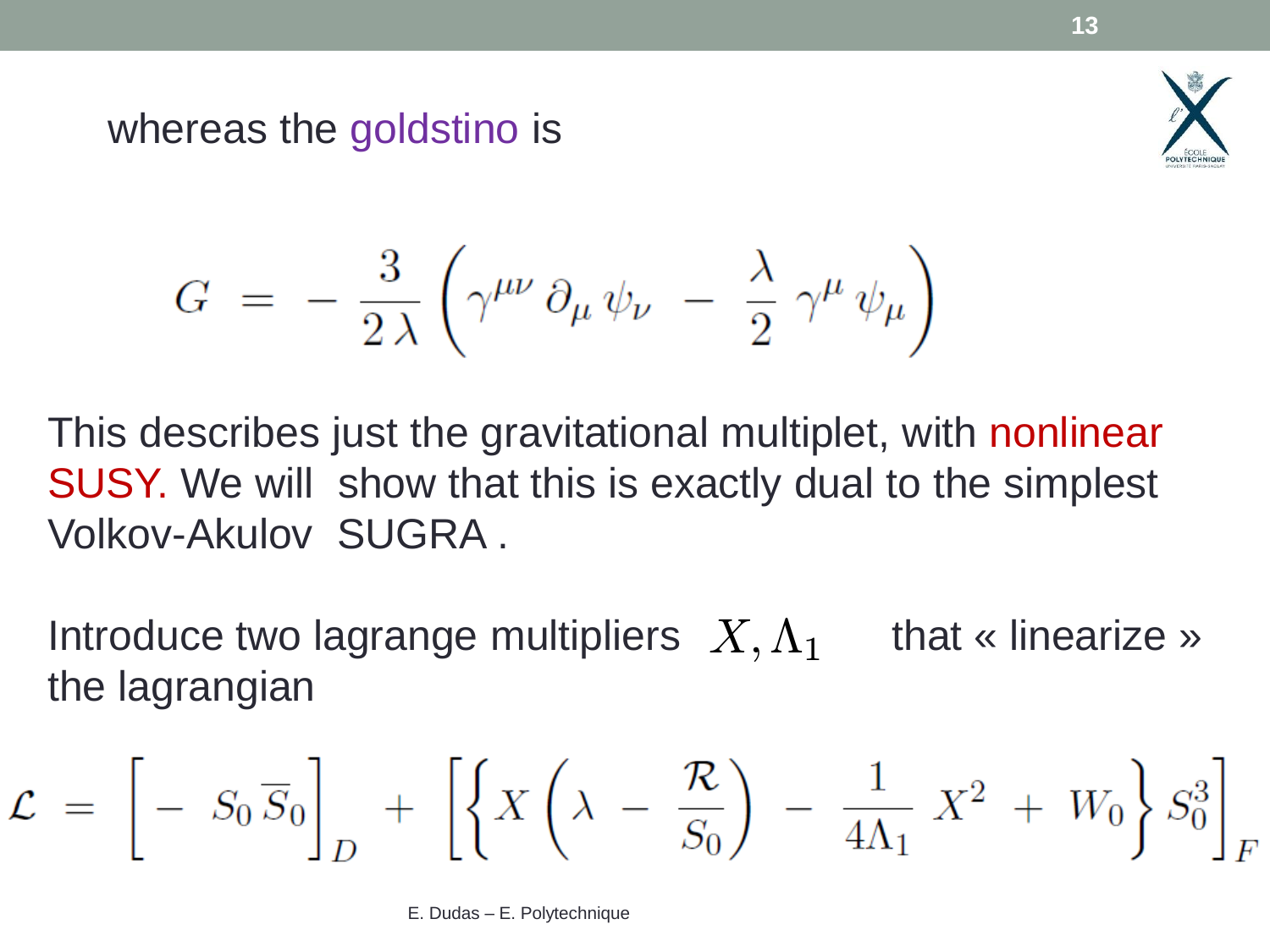

which leads to

$$
\mathcal{L} = \left[ \ - \ (1 \ + \ X \ + \ \bar{X}) \ S_0 \ \overline{S}_0 \right]_D \ + \ \left[ \left\{ \lambda \ X \ - \ \frac{1}{4\Lambda_1} \ X^2 \ + \ W_0 \right\} S_0^3 \right]_F
$$

by using the identity

$$
\left[f(\Lambda) \mathcal{R} S_0^2\right]_F + \text{ h.c.} = \left[\left(f(\Lambda) + \overline{f}(\overline{\Lambda})\right) S_0 \overline{S}_0\right]_D + \text{tot. deriv.}
$$

One finally finds a standard SUGRA with

 $K = -3 \ln (1 + X + \overline{X})$ ,  $W = W_0 + \lambda X$ plus the constraint  $X^2 = 0$ , or equivalently

$$
K = 3 |X|^2 , \qquad W = W_0 + (\lambda - 3 W_0) X
$$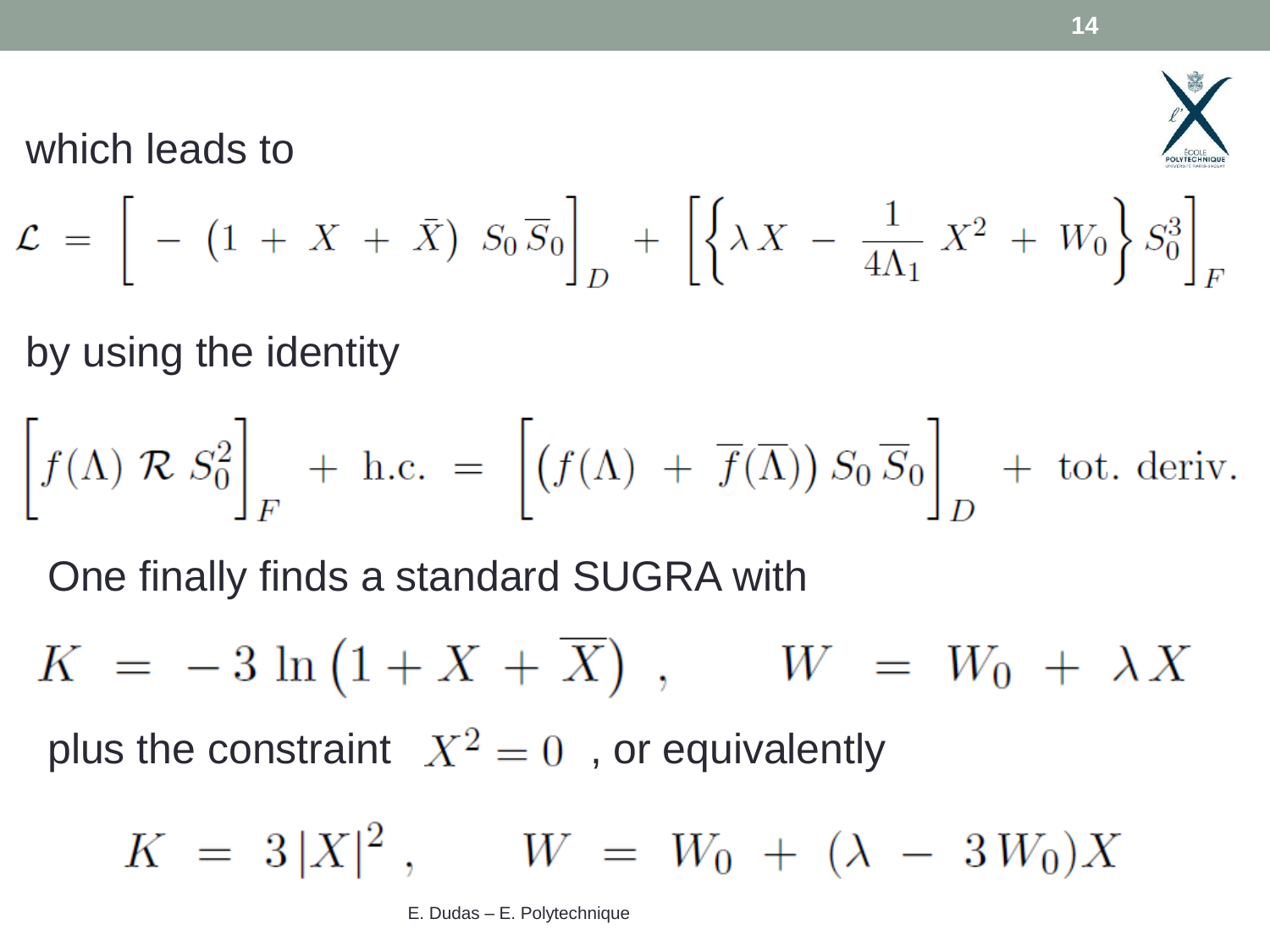

Coupling to matter (chiral multiplets Q) can be implemented starting from

$$
\mathcal{L} = \left[ -e^{-\frac{1}{3}K_0(Q_i,\bar{Q}_{\bar{i}})} S_0 \overline{S}_0 \right]_D + \left[ W_0(Q_i) S_0^3 \right]_F
$$

supplemented by the nilpotency constraint

$$
\left(\frac{\mathcal{R}}{S_0} - f(Q_i)\right)^2 = 0
$$

It can be shown that there is a consistency condition

$$
K_{0,\bar{i}} \, K^{\bar{i}j}_0 \, K_{0,j} \ < \ 3
$$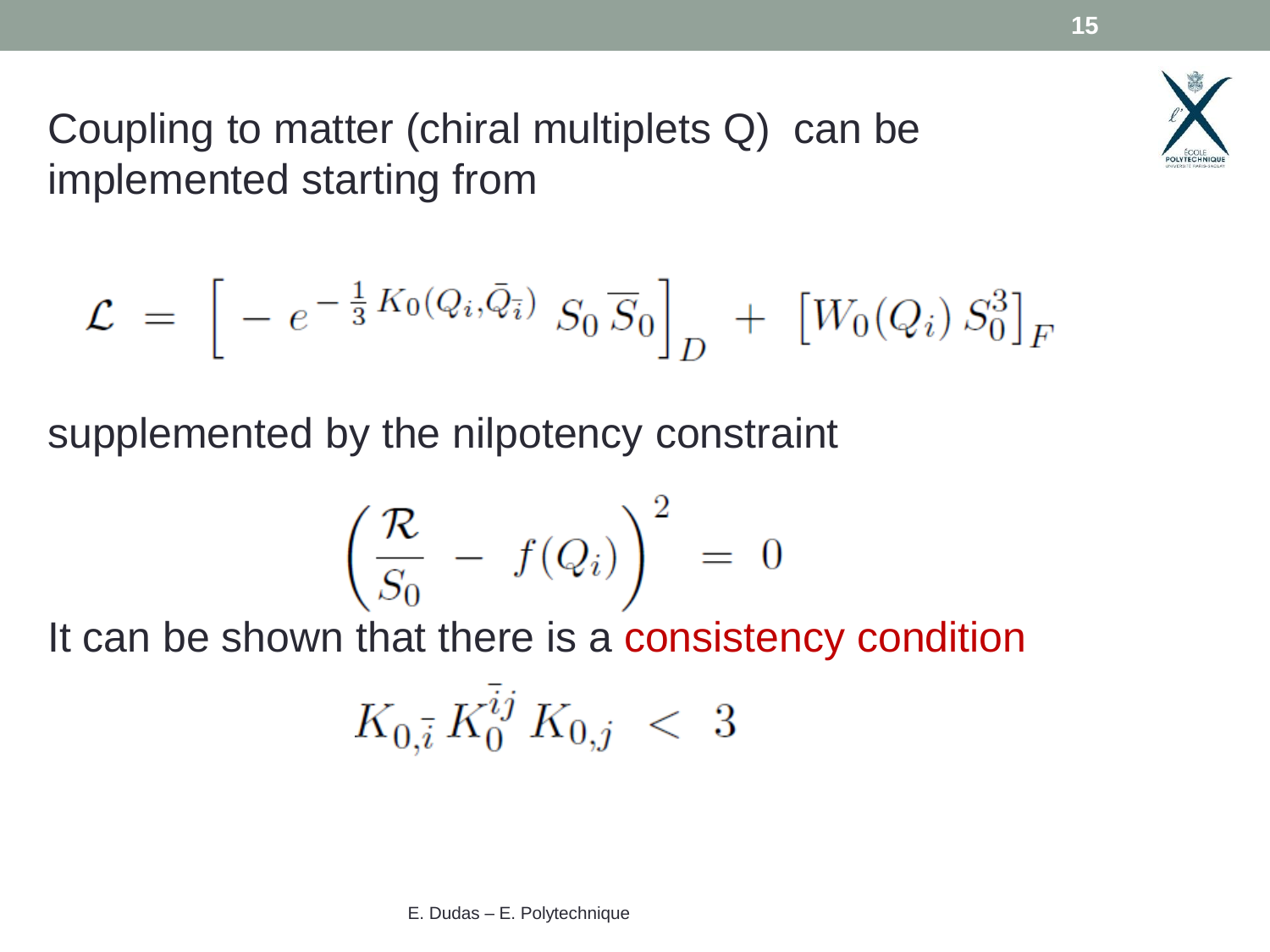

#### Why Supergravity for early cosmology ?



- Inflation with super-Planckian field variations needs an UV completion **String Theory**
- Supersymmetry crucial ingredient in String Theory, supergravity its low-energy effective action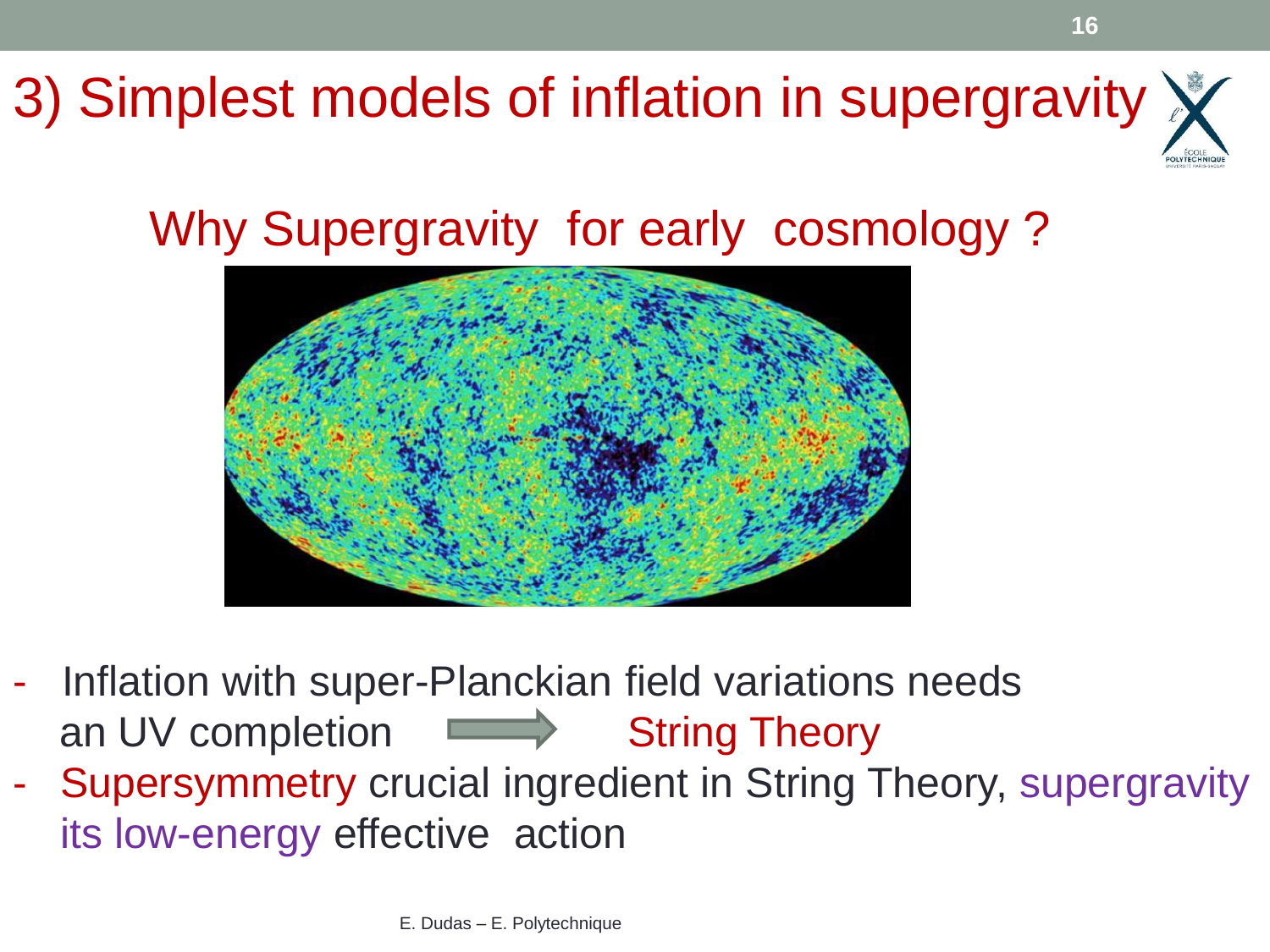## - Chaotic inflation in supergravity

• Large-field chaotic inflation (Linde,1983) is an attractive scenario for explaining the initial conditions of the early universe.

Simplest realization: free massive scalar field

$$
V=\tfrac{1}{2}m^2\varphi^2
$$

Chaotic inflation needs transplanckian values and small inflaton mass

$$
\varphi \sim 10-15\; M_P \qquad \qquad m \sim 10^{-5}\; M_P
$$

Best explanation of smallness of inflaton mass ( the  $\eta$ problem) is an approximate shift symmetry  $\;\;\varphi\to\varphi\,\,{\not\hskip-1.2pt\hbox{--}\hspace{1.2pt}}_{\vartriangleleft}$  e. Dudas – E. Polytechnique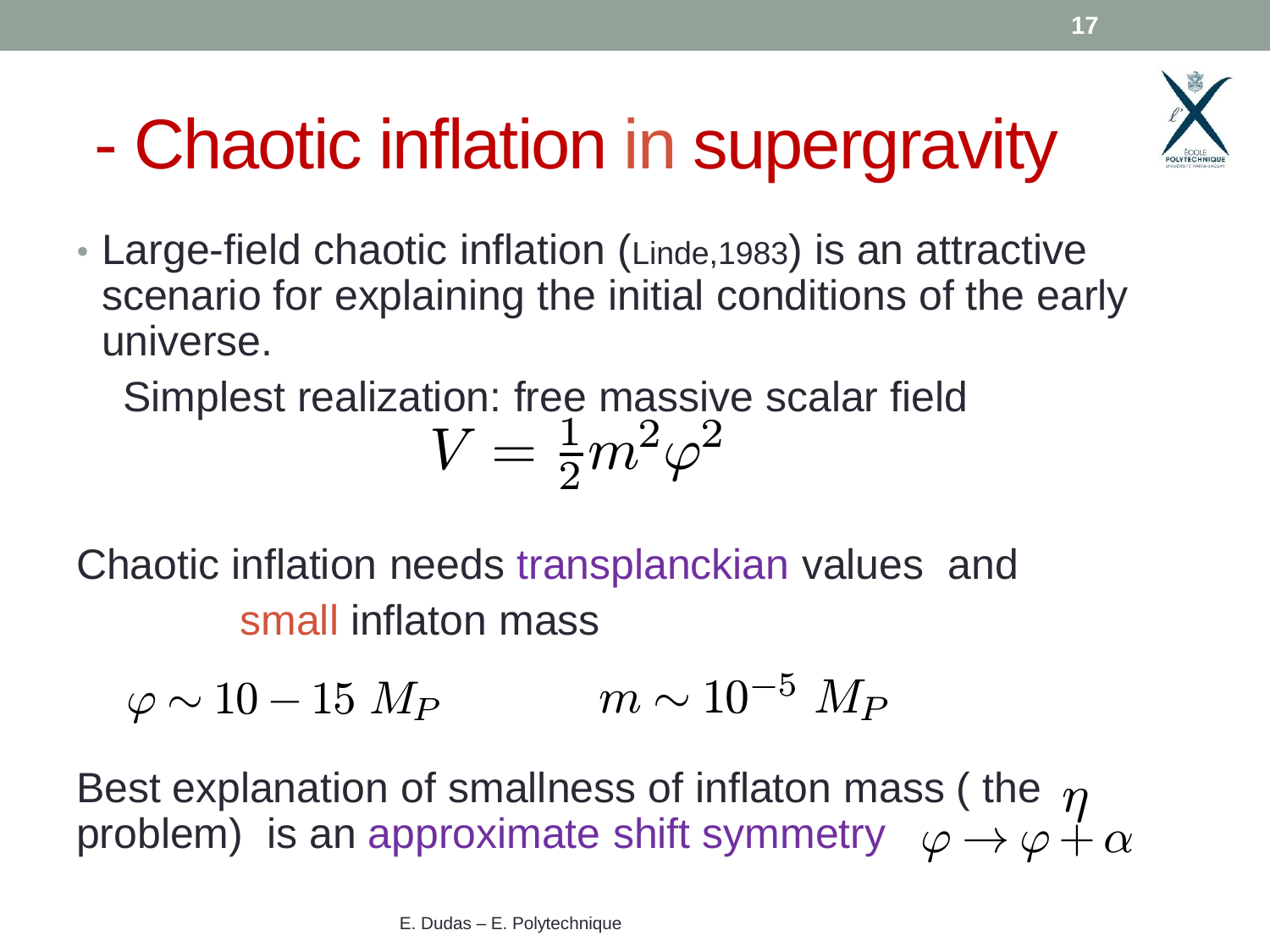• Naively, the simplest example would be



$$
W = \tfrac{m}{2}\phi^2 \quad , \quad K = \tfrac{1}{2}(\phi + \bar{\phi})^2
$$

where the inflaton is  $\quad \varphi = \sqrt{2} \; \mathrm{Im} \; \phi \;$  . This doesn't work, since for large  $\,\varphi\,$  the potential is unbounded from below  $\sqrt{ }$  $\overline{2} \text{ Im } \phi$ 

$$
V(\varphi)\sim -3m^2\varphi^4
$$

The problem can be avoided by introducing a « stabilizer » field S, with no shift symmetry (Kawasaki,Yamaguchi,Yanagida,2000)

$$
W = mS\phi \quad , \quad K = \frac{1}{2}(\phi + \bar{\phi})^2 + |S|^2 - \xi|S|^4
$$

The term in  $\xi$  is needed in order to give a large mass to S during inflation.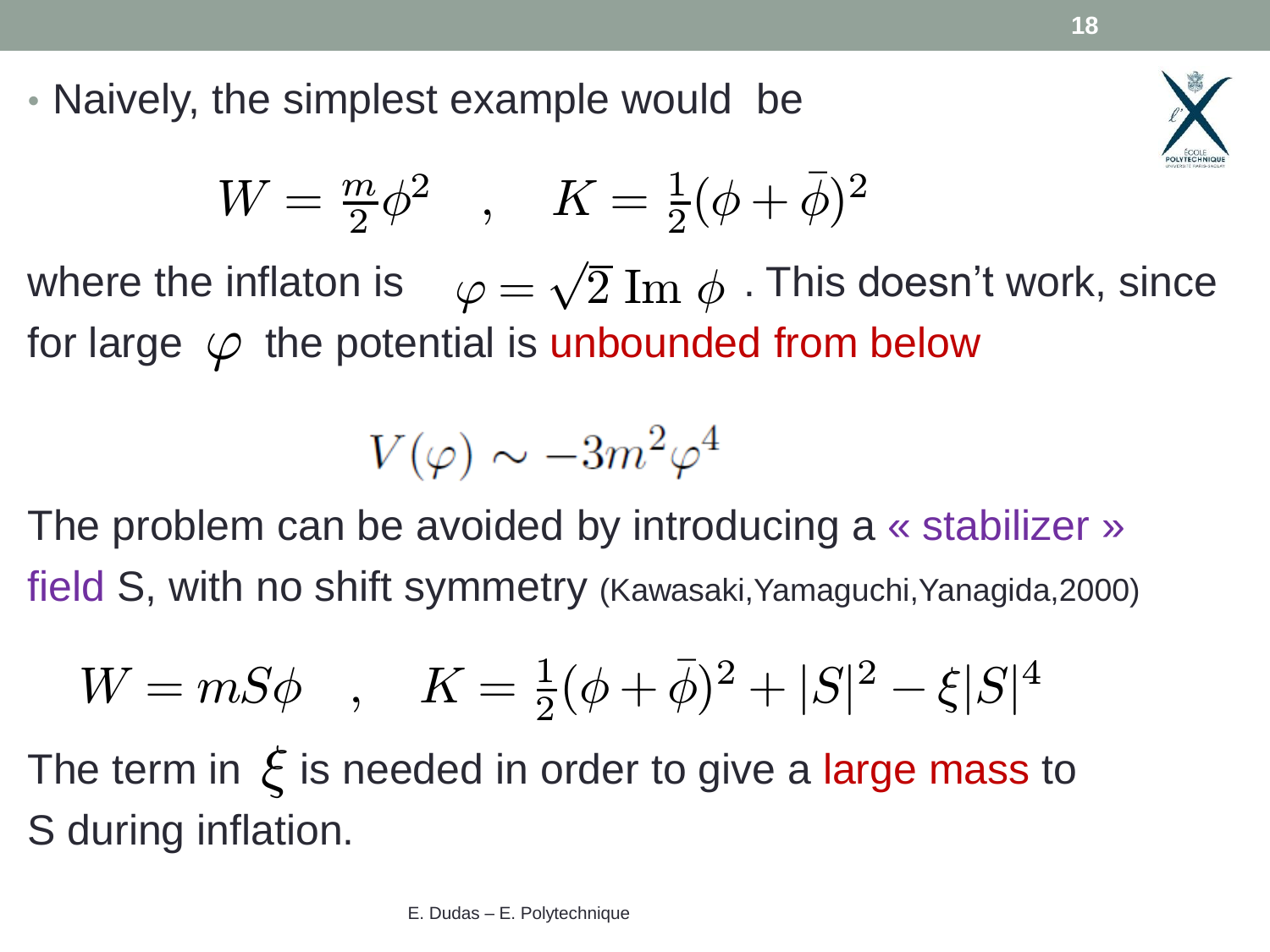#### Obs:

- The mass m breaks softly the shift symmetry.
	- As usual, chaotic inflation predicts

$$
n_s \simeq 0.967 \,, \qquad r \simeq 0.13
$$

the value of the inflaton and the Hubble scale during inflation are

$$
\varphi_{\star} \simeq 15 \qquad H \sim m \varphi_{\star} \sim 10^{14} \,\text{GeV}
$$

• The model was generalized to (Kallosh, Linde, Rube, 2011)

$$
W = Sf(\phi)
$$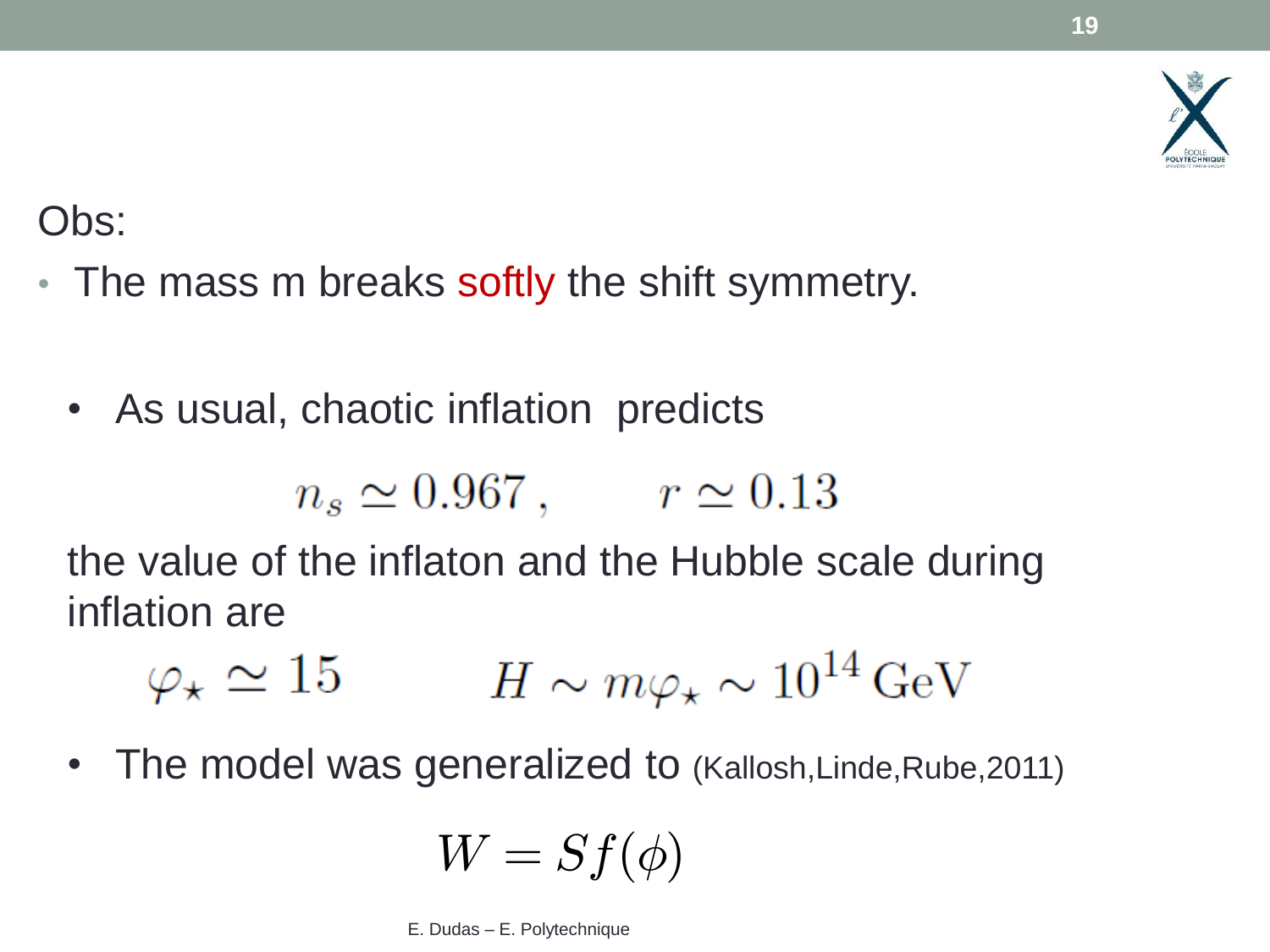#### - Starobinsky model



• First model of inflation, based on a higher-deriv gravity action (1980)

$$
\mathcal{S}_2 = \int d^4x \sqrt{-g} \left[ \frac{1}{2} R + \alpha R^2 \right]
$$

It can be rewritten with a help of a lagrange multiplier scalar

$$
\mathcal{S}_1 \ = \ \int d^4x \sqrt{-g} \left[ \ \frac{1}{2} (1 + 2 \chi) R \ - \ \frac{1}{4 \alpha} \ \chi^2 \right]
$$

Going in the Einstein frame and defining one finds a standard dual two-derivative action  $1+2\chi = e$  $\frac{2}{\sqrt{2}}$  $\frac{2}{3}\phi$ 

$$
S = \int d^4x \sqrt{-g_E} \left[\frac{1}{2}R_E - \frac{1}{2}(\partial \phi)^2 - V(\phi)\right]
$$
  
with 
$$
V(\phi) = \frac{1}{16\alpha}(1 - e^{-\sqrt{\frac{2}{3}}\phi})^2
$$

E. Dudas – E. Polytechnique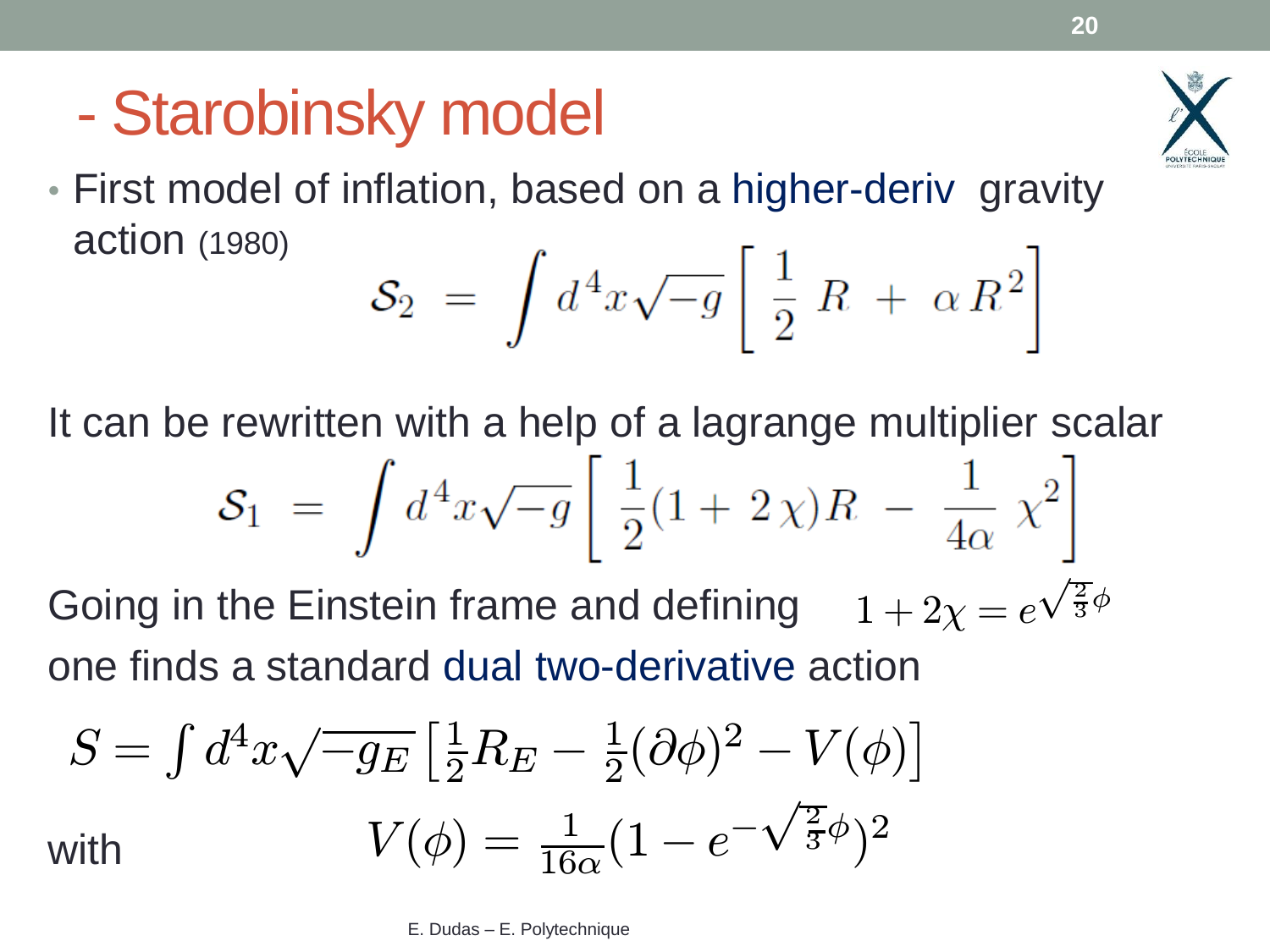

The embedding of the model in SUGRA is (Cecotti,1987) : real function<br> $\mathcal{L} = \left[ -S_0 \overline{S}_0 + h \left( \frac{\mathcal{R}}{S_0}, \frac{\overline{\mathcal{R}}}{\overline{S}_0} \right) S_0 \overline{S}_0 \right]_D + \left[ W \left( \frac{\mathcal{R}}{S_0} \right) S_0^3 \right]_F,$ 

where :

- D and F subscripts are superspace densities

-  $R$  is the chiral scalar curvature superfield  $R = \frac{\Sigma(S_0)}{S_0}$ , defined with the curved chiral projector  $\,\Sigma\,$  , of components  $\Sigma(\bar{S}_0)$  $\overline{S_0}$ 

$$
\mathcal{R} = \left(\overline{u} \equiv S + iP, \ \gamma^{mn} \mathcal{D}_m \psi_n, \ -\frac{1}{2} R - \frac{1}{3} A_m^2 + i \mathcal{D}^m A_m - \frac{1}{3} u \overline{u}\right) ,
$$
  
and :

- u and  $A_m$  are « old minimal » auxiliary fields of N=1 SUGRA -  $\;$  u and  $\;A_m$  are « old<br>-  $\;$   $\psi_n$  is the gravitino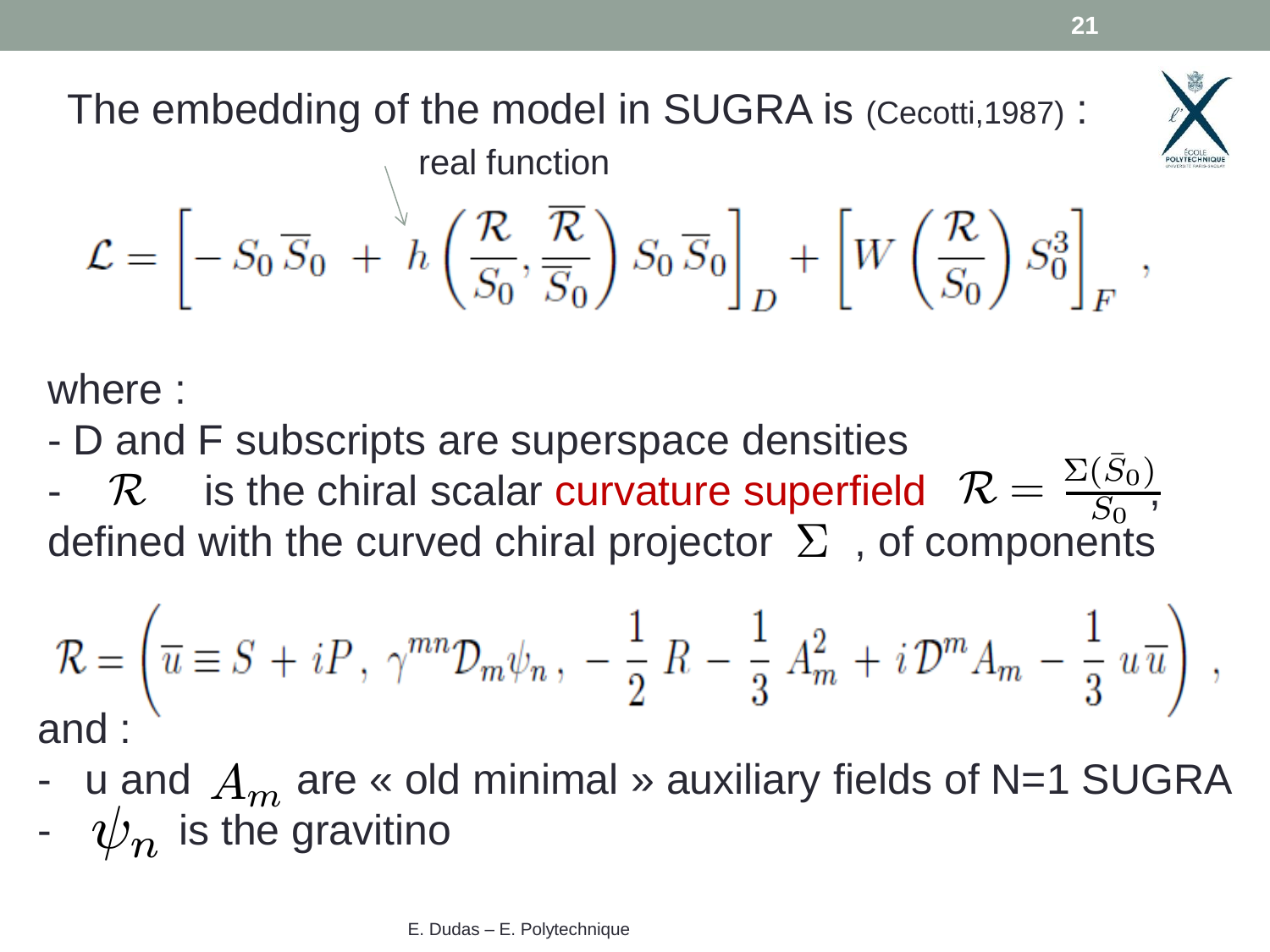



$$
\mathcal{L} = \left[ -S_0 \overline{S}_0 + h(C, \overline{C}) S_0 \overline{S}_0 \right]_D + \left[ \left\{ \Lambda \left( C - \frac{\mathcal{R}}{S_0} \right) + W(C) \right\} S_0^3 \right]_F
$$

where  $\Lambda$  implements  $\mathcal{R} = S_0 C$  .

- It can be shown that  $\quad$   $W(C)$  can be shifted away by a field redefinition.
- Defining  $\Delta V = T \frac{1}{2}$ , one finally finds a standard N=1 SUGRA with Kahler potential and superpotential

 $K = -3 \ln [T + \overline{T} - h(C, \overline{C})], \qquad W = C \left( T - \frac{1}{2} \right) + W_0$ 

The inflaton is  $Re(T) = exp(\sqrt{2/3} \phi)$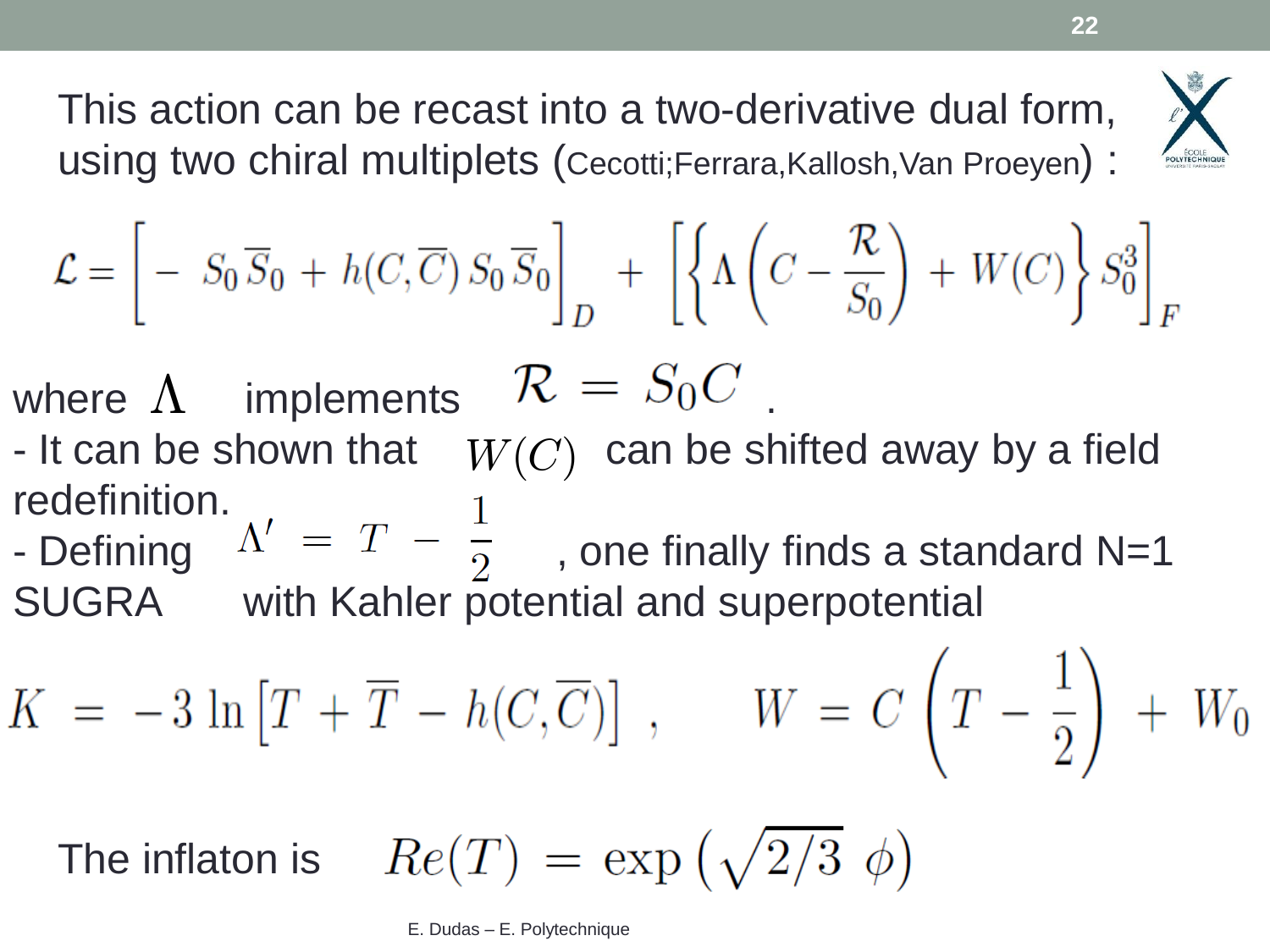

Setting to zero the other three fields one recovers, for  $W_0 = 0$  exactly the Starobinsky model. However, for the minimal choice

$$
h(C,\overline{C})\,=\,C\overline{C}
$$

the field direction C is unstable during inflation (Kallosh-Linde). Non-minimal Kahler potential is needed, for ex:

$$
h(C,\overline{C}) = C\,\overline{C} - \zeta (C\,\overline{C})^2
$$

Large list of recent papers on both Starobinsky and chaotic inflation:

SUGRA: Kallosh,Linde+coll.; Ferrara,Porrati + coll., Ellis,Nanopoulos,Olive; Yanagida et al., Ketov,Terada…

Strings: Palti,Weigand; Marchesano,Shiu,Uranga, Hebecker et al…(2014)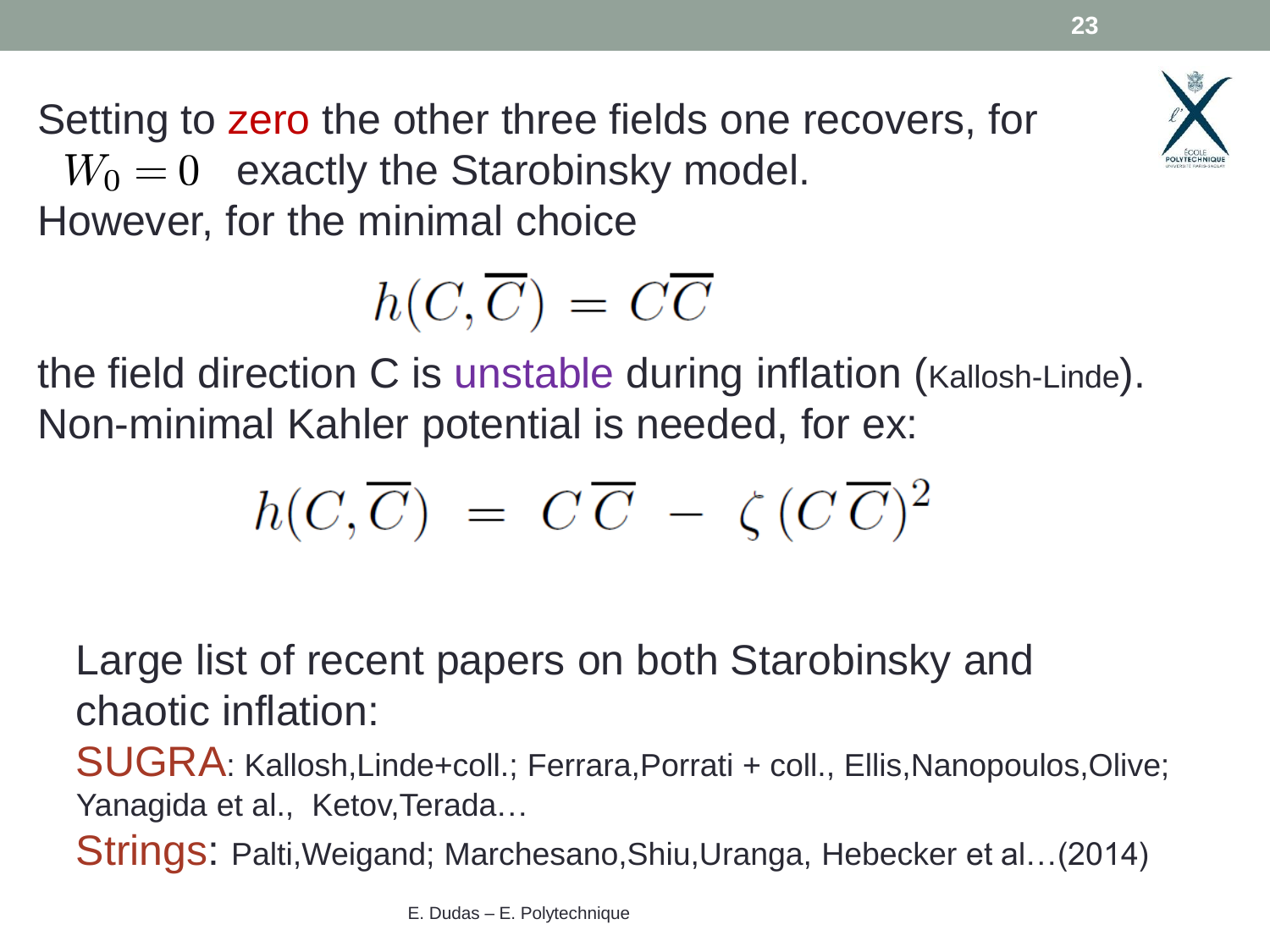

Cosmological data favors models with one light inflation



Simplest SUGRA models contain 2 complex scalars for inflation and 3 complex scalars if SUSY breaking. Desirable to have simpler models.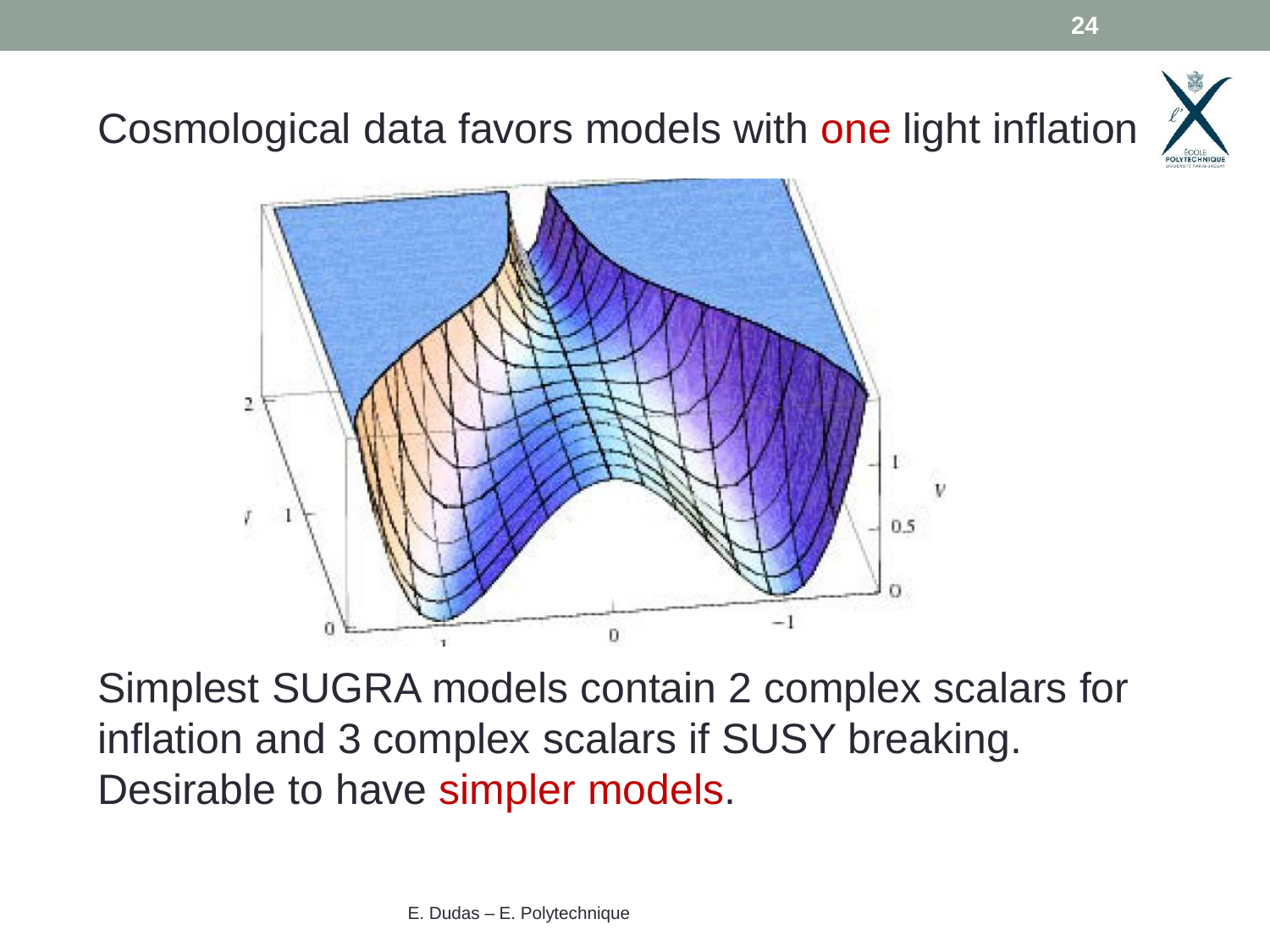- 4) Inflation with nilpotent fields
- minimal Starobinsky model (ADFS)



• Consider the chiral formulation of Starobinsky

$$
K = -3 \ln \left[ T + \overline{T} - X \overline{X} \right], \qquad W = MXT + fX + W_0
$$
  
and impose  $X^2 = 0$ . There is only one scalar and one axiom  
bosonic fields 
$$
T = e^{\phi \sqrt{\frac{2}{3}}} + i a \sqrt{\frac{2}{3}}
$$

$$
\mathcal{L} = \frac{R}{2} - \frac{3}{(T + \overline{T})^2} |\partial T|^2 - \frac{|MT + f|^2}{3(T + \overline{T})^2}
$$

$$
= \frac{R}{2} - \frac{1}{2} (\partial \phi)^2 - \frac{1}{2} e^{-2\phi \sqrt{\frac{2}{3}}} (\partial a)^2 - \frac{M^2}{12} \left( 1 - e^{-\sqrt{\frac{2}{3}} \phi} \right)^2 - \frac{M^2}{18} e^{-2\phi \sqrt{\frac{2}{3}}} a^2
$$

 $\overline{a}$ This is exactly Starobinsky + a (much) heavier axion.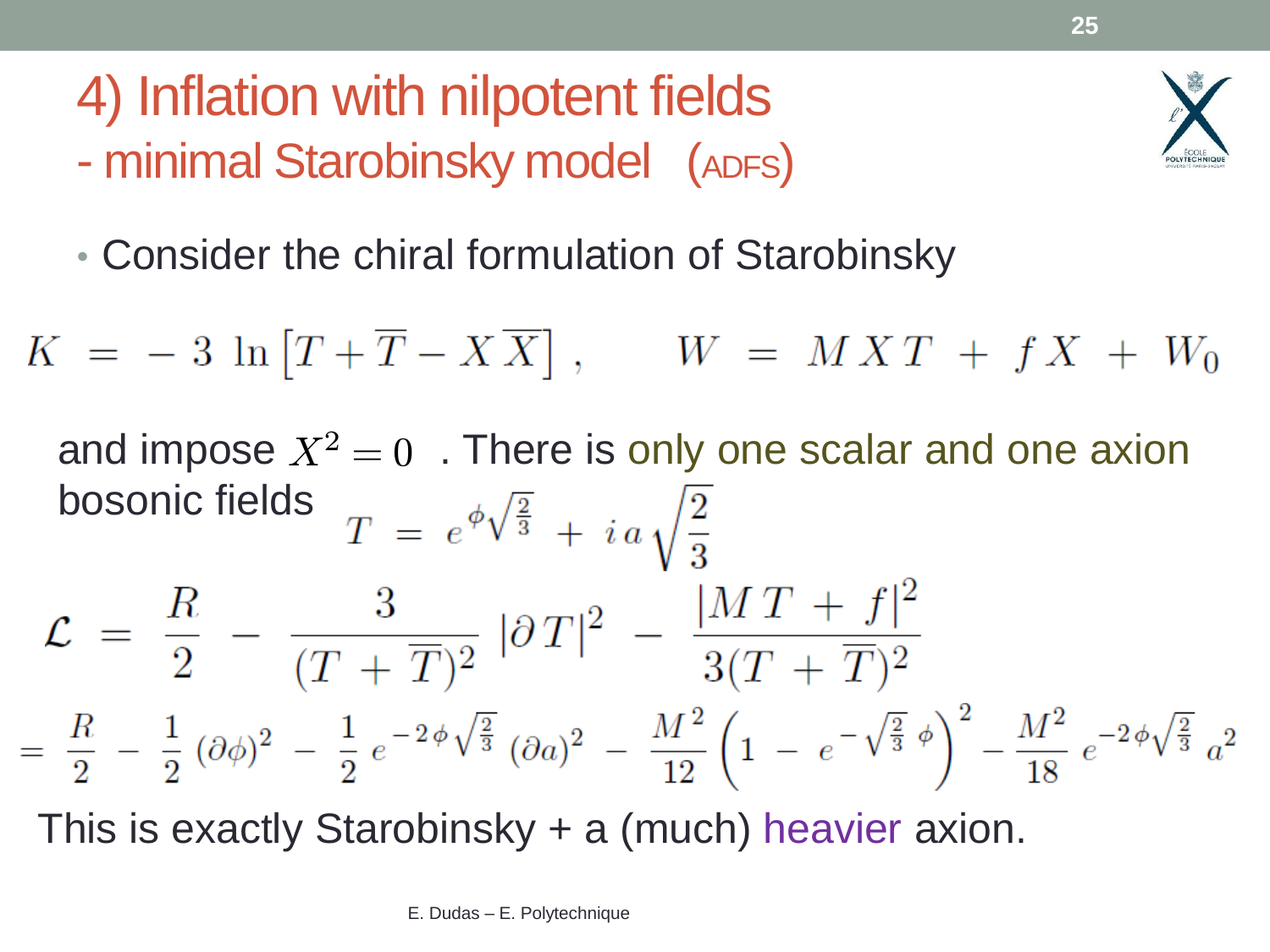

#### - Dual gravitational formulation

• The previous lagrangian is

$$
\mathcal{L} = -\left[ (T + \overline{T} - |X|^2) S_0 \overline{S}_0 \right]_D + \left[ (MXT + fX + W_0) S_0^3 + \text{h.c} \right]_F
$$

and can be rewritten

$$
\mathcal{L} = \left[ |X|^2 S_0 \overline{S}_0 \right]_D + \left[ \left( T \left( -\frac{\mathcal{R}}{S_0} + MX \right) + fX + W_0 \right) S_0^3 + \text{h.c} \right]_F
$$

using the identity 
$$
\left[ (T + \overline{T})S_0 \overline{S}_0 \right]_D = \left[ T \mathcal{R} S_0^2 \right]_F + \text{h.c.}
$$

T enters now as a Lagrange multiplier, which imposes the constraint linear

$$
X = \frac{1}{M} \frac{\mathcal{R}}{S_0} \longrightarrow \mathcal{R}^2 = 0
$$
 Nonlinear  
Supersivity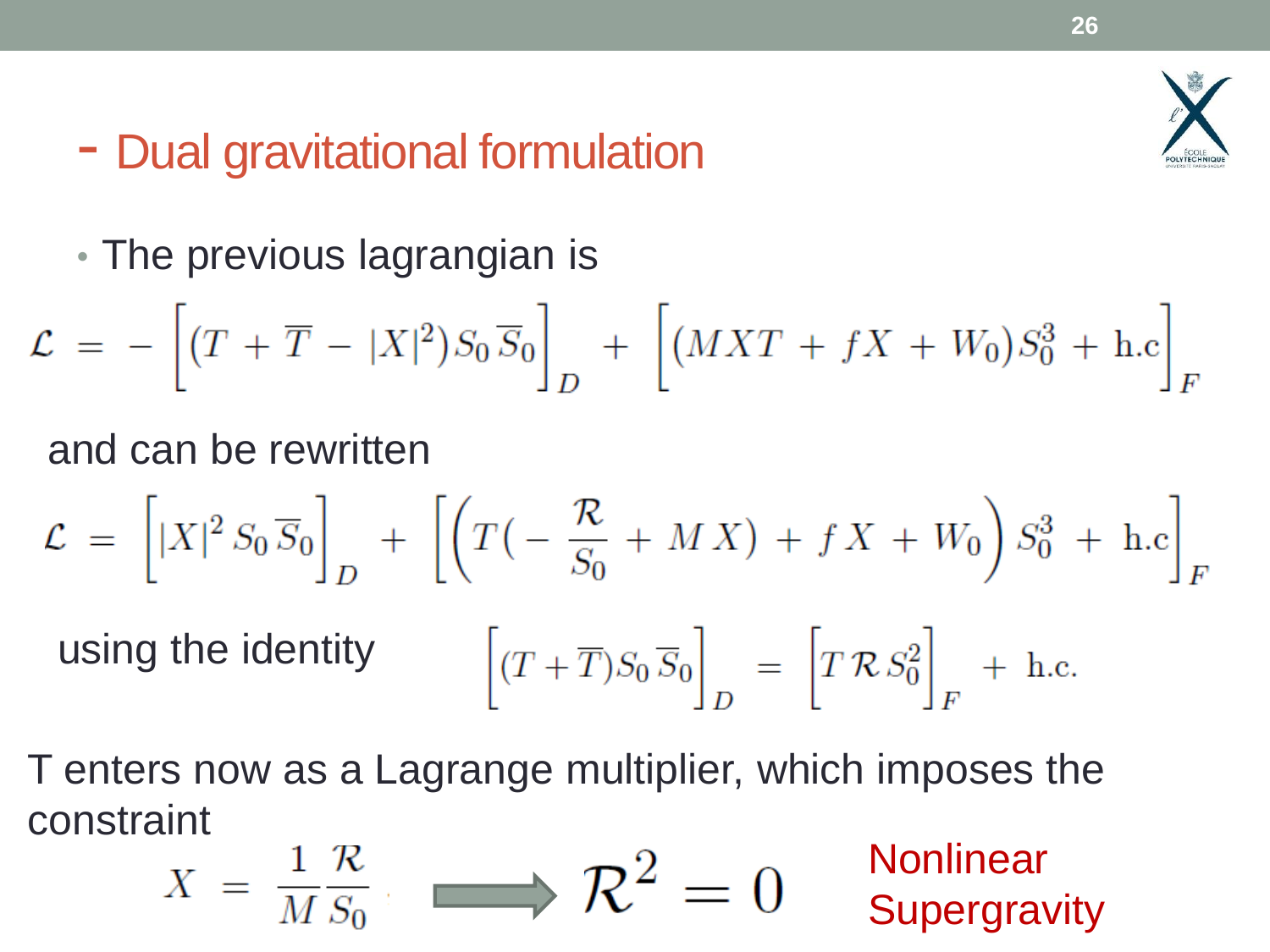

There is however a problem : in the ground state and the formalism breaks down.  $F_X \rightarrow 0$ 

There are therefore consistency conditions to be satisfied (Dall'Agata-Zwirner,2014) :

- $F_X \neq 0$  during inflation and afterwards
- unitarity. In flat background, unitarity valid for

$$
E^2 < m_{3/2} M_P \,
$$

During inflation, this should be replaced by

$$
E_q^2 < m_{3/2}(\varphi) M_P
$$
\nwhere  $E_q \sim V_{\text{inf}}^{1/2}(\varphi) / M_P$  is the typical energy scale of quantum fluctuations during inflation.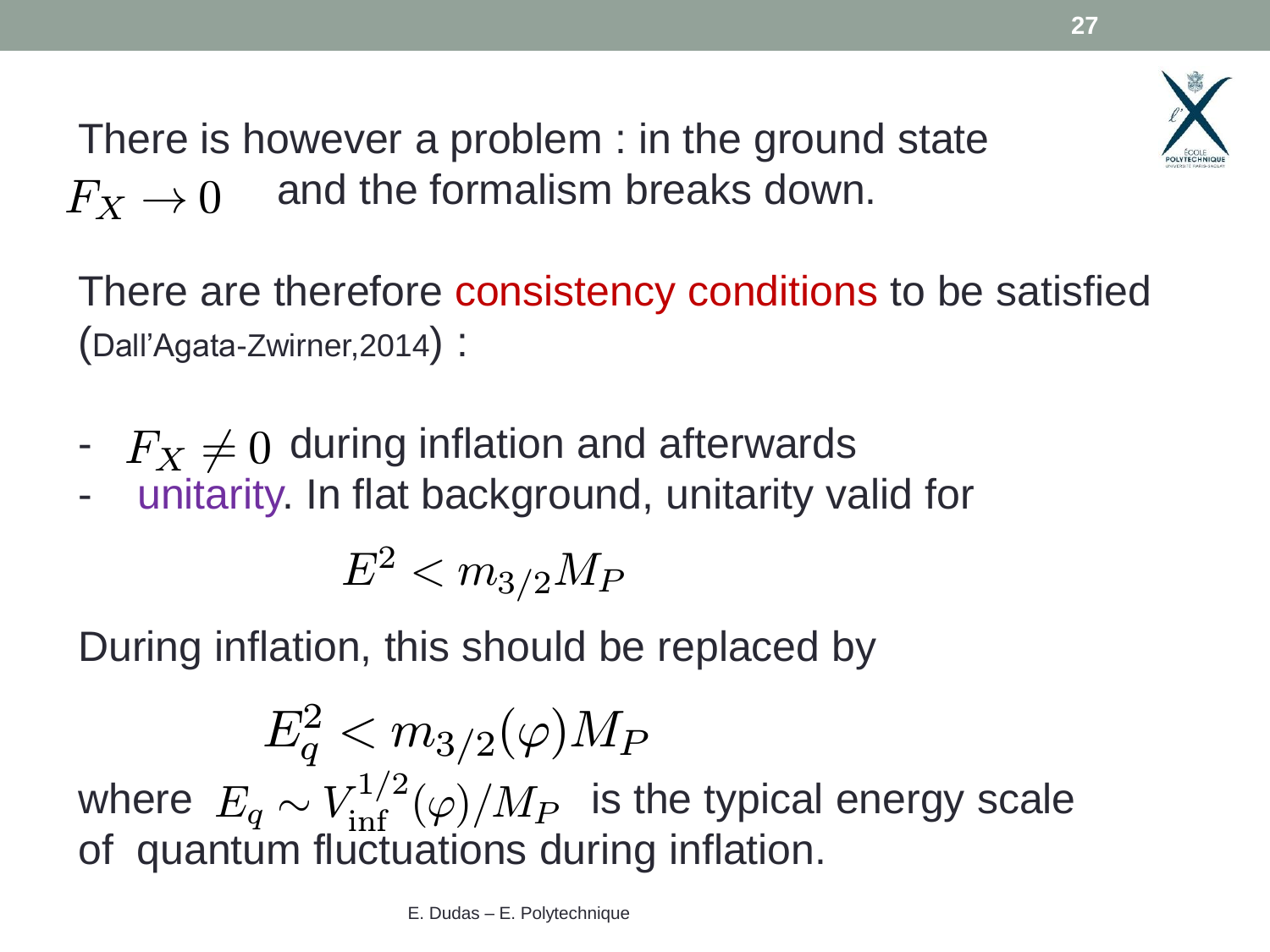Several inflationary models constructed afterwards (Buchmuller, E.D., Heurtier, Wieck; (Ferrara) Kallosh,Linde, Dall'Agata-Zwirner)

Simple models constructed based on (Dall'Agata-Zwirner)

$$
K = \frac{1}{2}(\Phi + \bar{\Phi})^2 + |X|^2 \quad , \quad W = f(\Phi)(1 + \sqrt{3}X)
$$
  
with  $X^2 = 0$ ,  $f(0) \neq 0$ ,  $f'(0) = 0$  and  $\overline{f(x)} = f(-\bar{x})$   
The inflationary potential is  $V = \left| f'\left(i \frac{\varphi}{\sqrt{2}}\right) \right|^2$ 

Inflationary energy is decoupled from the gravitino mass: possible to have GUT vacuum energy with low (TeV) gravitino mass

**28**

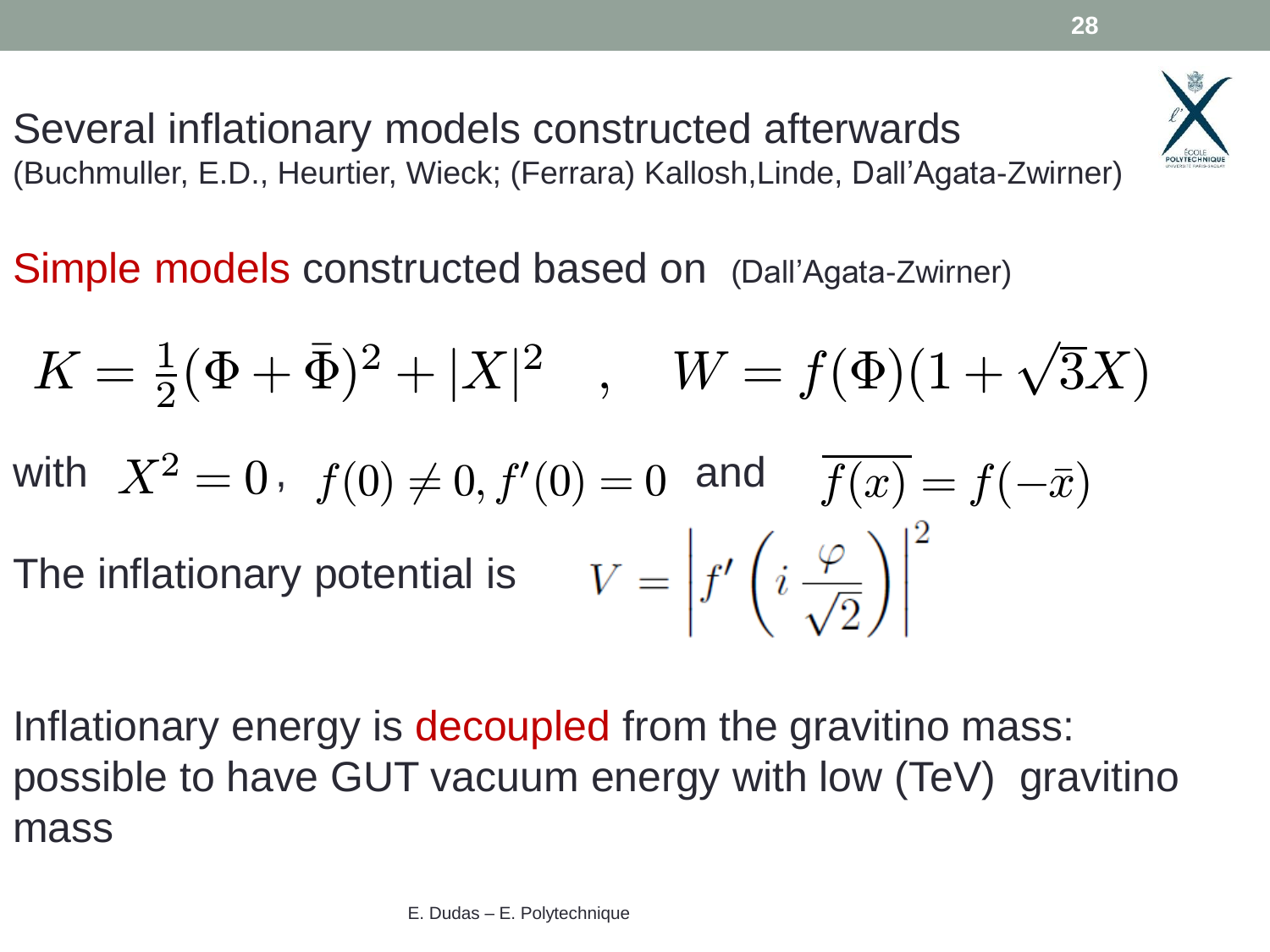

#### Explicit examples :

 $f(\Phi)=f_0 \overline{m}$  $\dot{C}(\Phi) = f_0 - \frac{m}{2} \Phi^2$  (chaotic inflation)  $f(\Phi) = f_0 - i$  $\sqrt{ }$  $V_0(\Phi+i$  $\sqrt{ }$ 3  $\sqrt{\frac{3}{2}}e^{\frac{2i\Phi}{3}}$  $f(\Phi)=f_0-i\sqrt{V_0}(\Phi+i\frac{\sqrt{3}}{2}e^{\frac{2i\Phi}{3}})$  (Starobinsky)

Perturbative unitarity OK if

$$
|f'(i\tfrac{\varphi}{\sqrt{2}})|<|f(i\tfrac{\varphi}{\sqrt{2}})|
$$

This is satisfied in both examples and is essentially insensitive on the scale of SUSY breaking in the vacuum.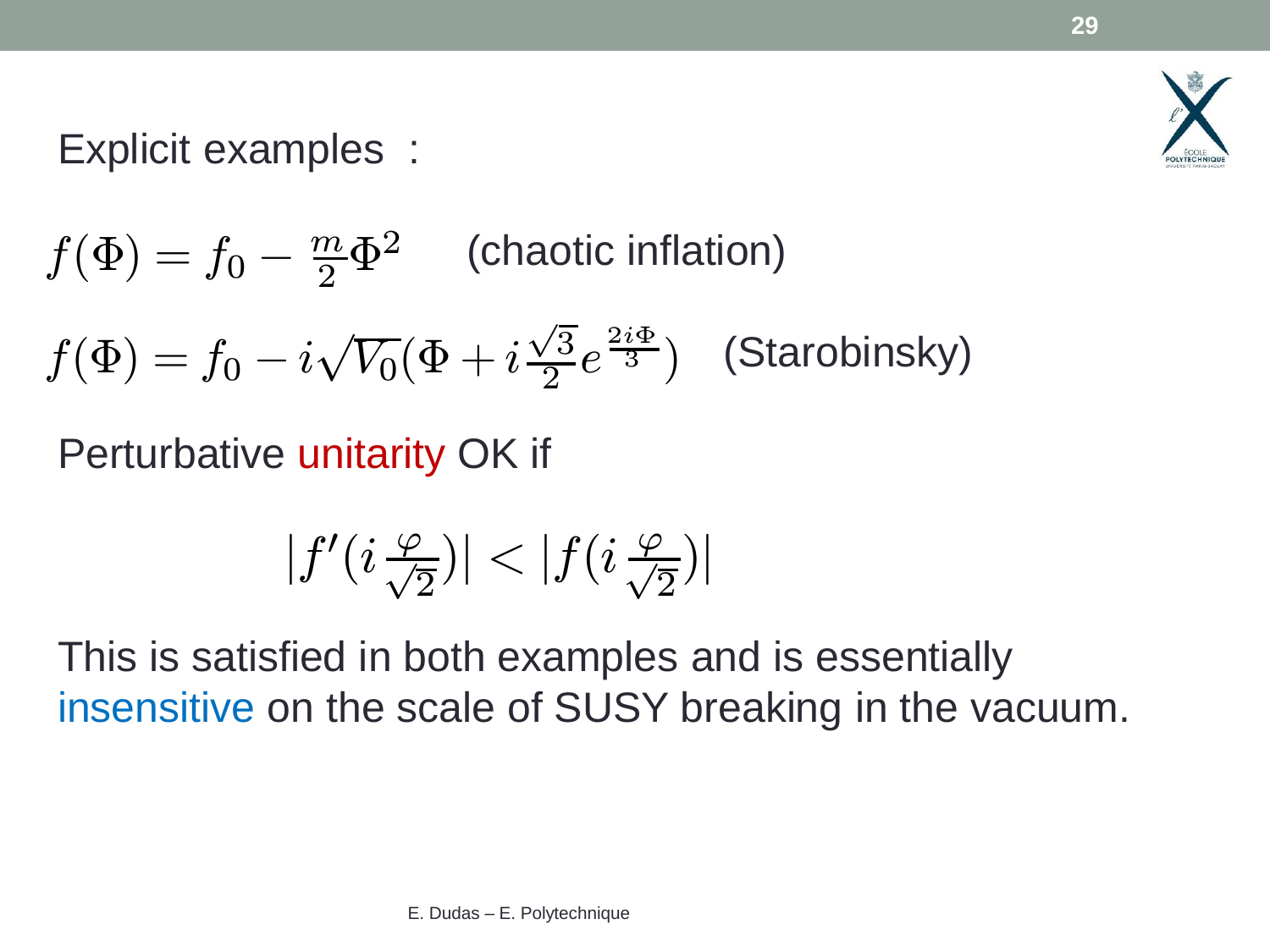Coupling to matter can lead to positive definite potentials and inflation (DFKS)

$$
K_0 = -3 \ln \left( 1 - \frac{1}{2} (\Phi + \bar{\Phi})^2 - |Q|^2 \right)
$$
  
\n
$$
W = W_0(\Phi, Q_i) + f(\Phi, Q_i) X
$$
  
\nwhere  $W_0 = \alpha(\Phi) + \frac{1}{2} b_{ij} Q_i Q_j + \frac{1}{6} \lambda_{ijk} Q_i Q_j Q_k$   
\n $f = 6 \alpha(\Phi) + b_{ij} Q_i Q_j$ ,

The scalar potential is a generalization of Dall'Agata-Zwirner

$$
V = \frac{1}{3Y^2} \left\{ \sum_i \left| \frac{\partial W_0}{\partial Q_i} \right|^2 + \left| \frac{\partial W_0}{\partial \Phi} \right|^2 + \frac{1}{2} (\Phi + \bar{\Phi})^2 |f|^2 + (\Phi + \bar{\Phi}) \left( \bar{f} \frac{\partial W_0}{\partial \Phi} + \text{h.c.} \right) \right\}
$$

Recent ex. of chaotic inflation with  $V = \frac{1}{2} m^2 \varphi^2$ ,  $m_{3/2} \sim m^2 \sim 10^5 TeV$ <br>and  $m_{\text{soft}} \sim m^3 \sim TeV$  MSSM soft masses (Hasegawa,Yamada)  $\frac{1}{2}m^2\varphi$ 2  $m_{\rm soft}\sim m^3\sim TeV$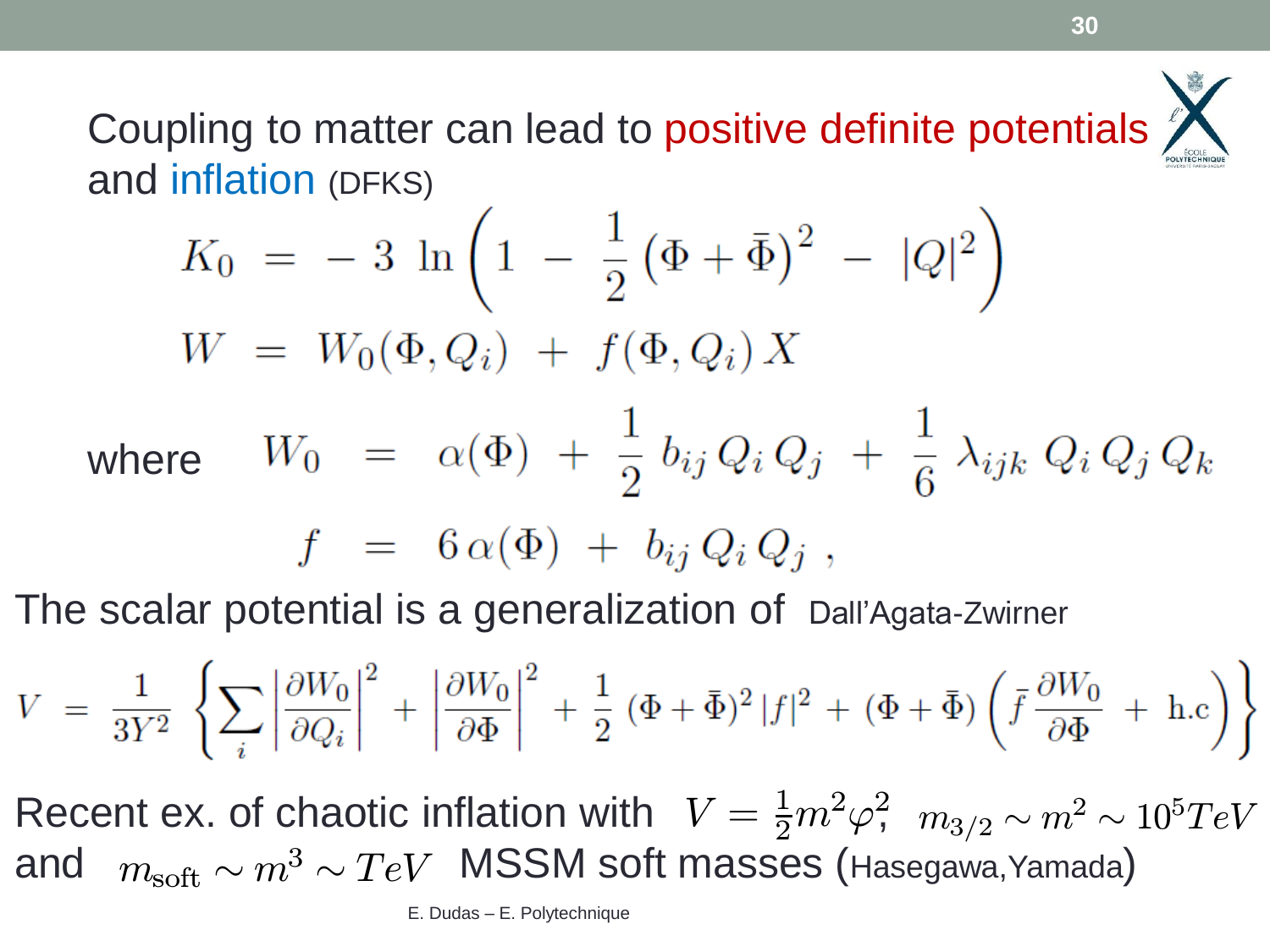### 5) Moduli stabilization with nilpotent uplift

**31**

- The string theory realization of the nilpotent superfield is by the  $\overline{D}3/O3$  system (Kallosh, Quevedo,Uranga, 2015). Explicit similar string vacua known (Brane SUSY breaking: (Sugimoto;Antoniadis,E.D.,Sagnotti, 1999;  $\overline{D}p/Op_+$ )

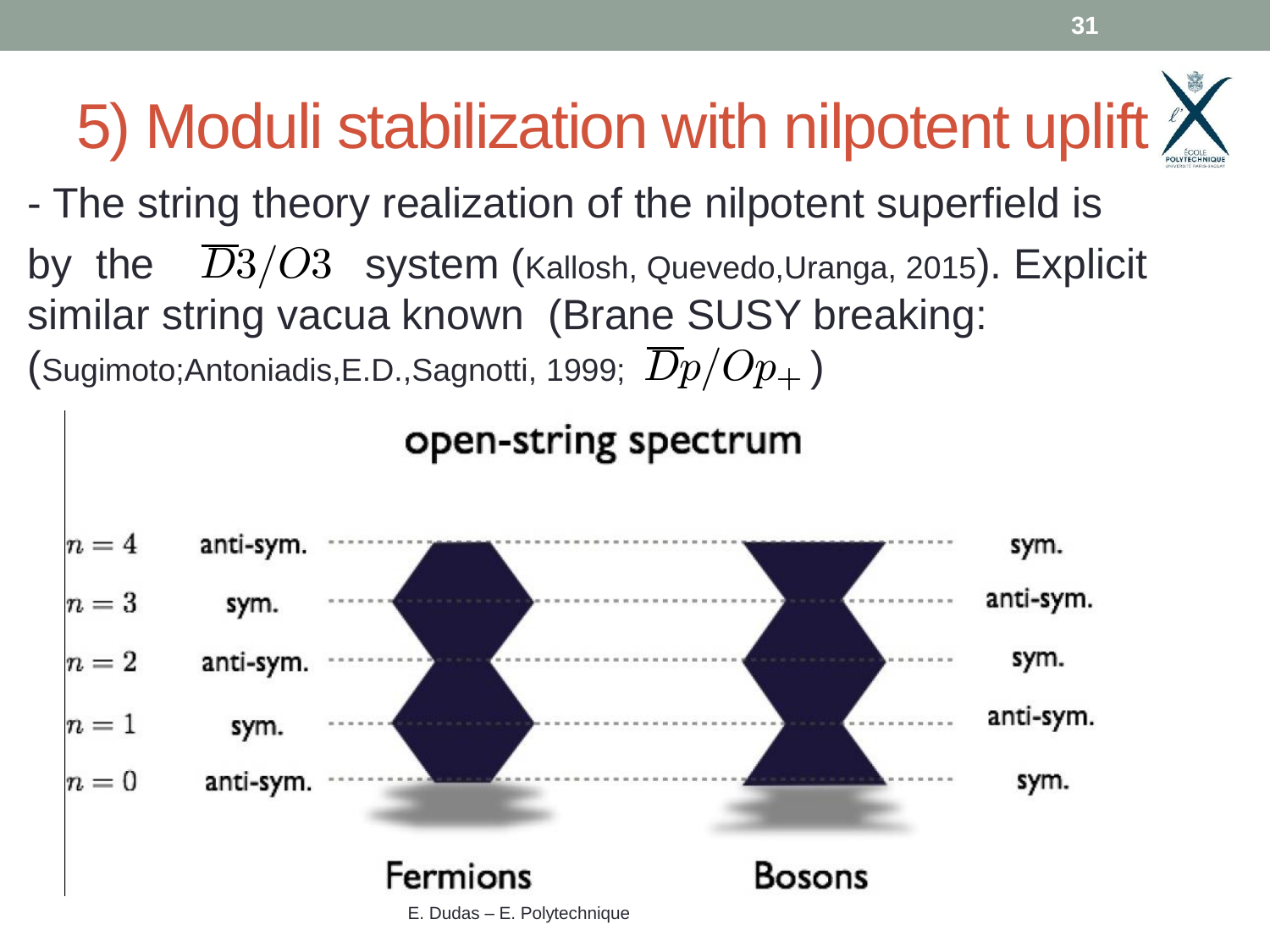

-SUSY is non-linearly realized on the antibranes (E.D.,Mourad, 2000).

 $\overline{D}3/O3$ 

-For one  $\overline{D}3$  on top of an  $O3$  the only degree of freedom is the goldstino.

-The  $\overline{D}3$  action can be written with the goldstino nilpotent superfield (Bandos,Martucci,Sorokin,Tonin,2015.)  $\begin{array}{ll} \overline{D}3 \end{array}$  on top of an  $O3_-$  timo.<br>
action can be written v<br>
d (Bandos,Martucci,Sorokin,To<br>
also used in<br>
stabilization<br>
description<br>  $Ae^{-a\rho}-\mu^2S\,,\qquad K=0$ <br>
E. Dudas – E. Polytechnique

also used in the KKLT moduli stabilization. Its effective SUGRA description is (Kallosh-Linde,2014)

$$
W = W_0 + Ae^{-a\rho} - \mu^2 S, \qquad K = -3\ln(\rho + \overline{\rho}) + S\overline{S} \qquad \text{at} \qquad S^2 = 0
$$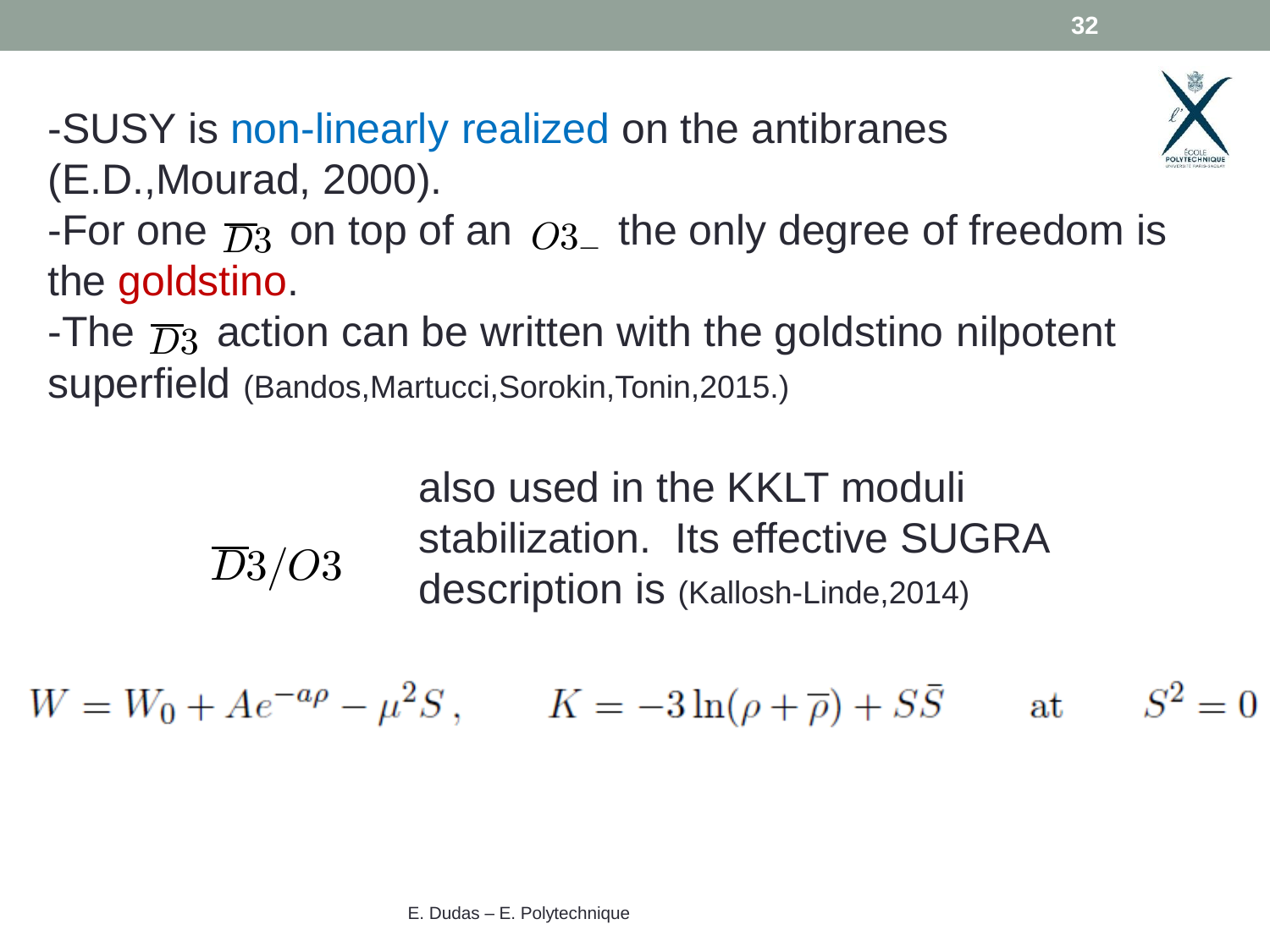- The scalar potential is



$$
V_{NewO'KKLT} = V_{KKLT}(\rho, \bar{\rho}) + \frac{\mu^4}{(\rho + \bar{\rho})^3}
$$

- The uplift term is actually as the  $\overline{D}3$  tension in flat space.
- More detailed effective action analysis reveals the emergence of the constraint

\n- The uplitt term is actually as the 
$$
\overline{D}3
$$
 tension in flat space.
\n- More detailed effective action analysis reveals the emergence of the constraint\n 
$$
\left(\frac{\mathcal{R}}{S_0} - \lambda\right)^2 = 0.
$$
\n (Bandos, Martucci, Sorokin, Tonin,2015.)\n *E. Dudas–E. Polytechnique*\n
\n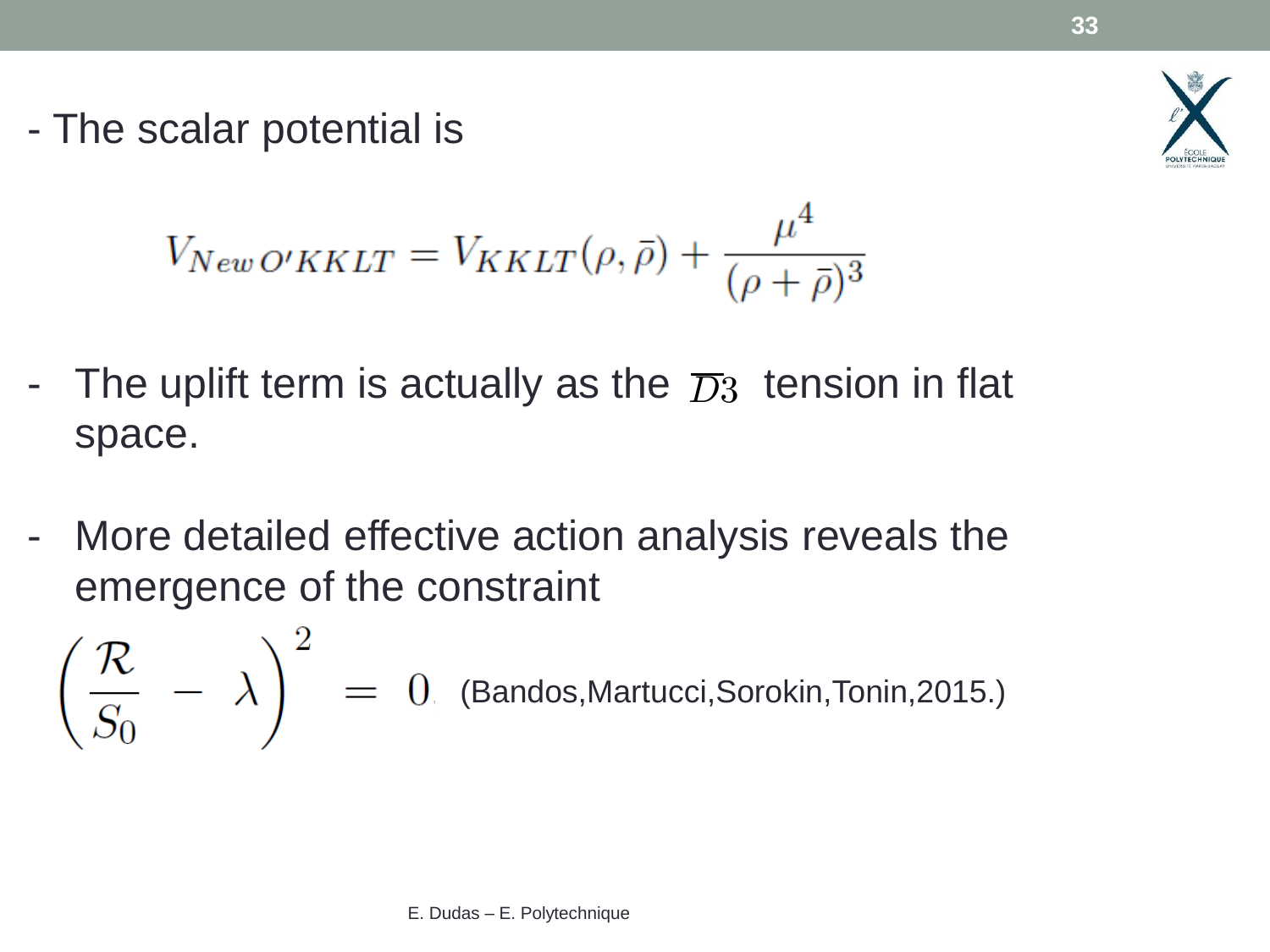### Conclusions and perspectives



**34**

- The standard models of inflation in SUGRA contain (at least) three more scalars in addition to the inflaton (more if we include SUSY breaking).
- $\overline{a}$ **Using constrained superfields we can now construct** simpler models (only the inflaton !) ; SUSY is automatically broken.
- There are consistency conditions to be satisfied. Are they really sufficient ?
- Interesting to analyze further the gravity dual of Volkov-Akulov nonlinear SUSY monlinear supergravity. Constraints on couplings to matter. Component action ?

.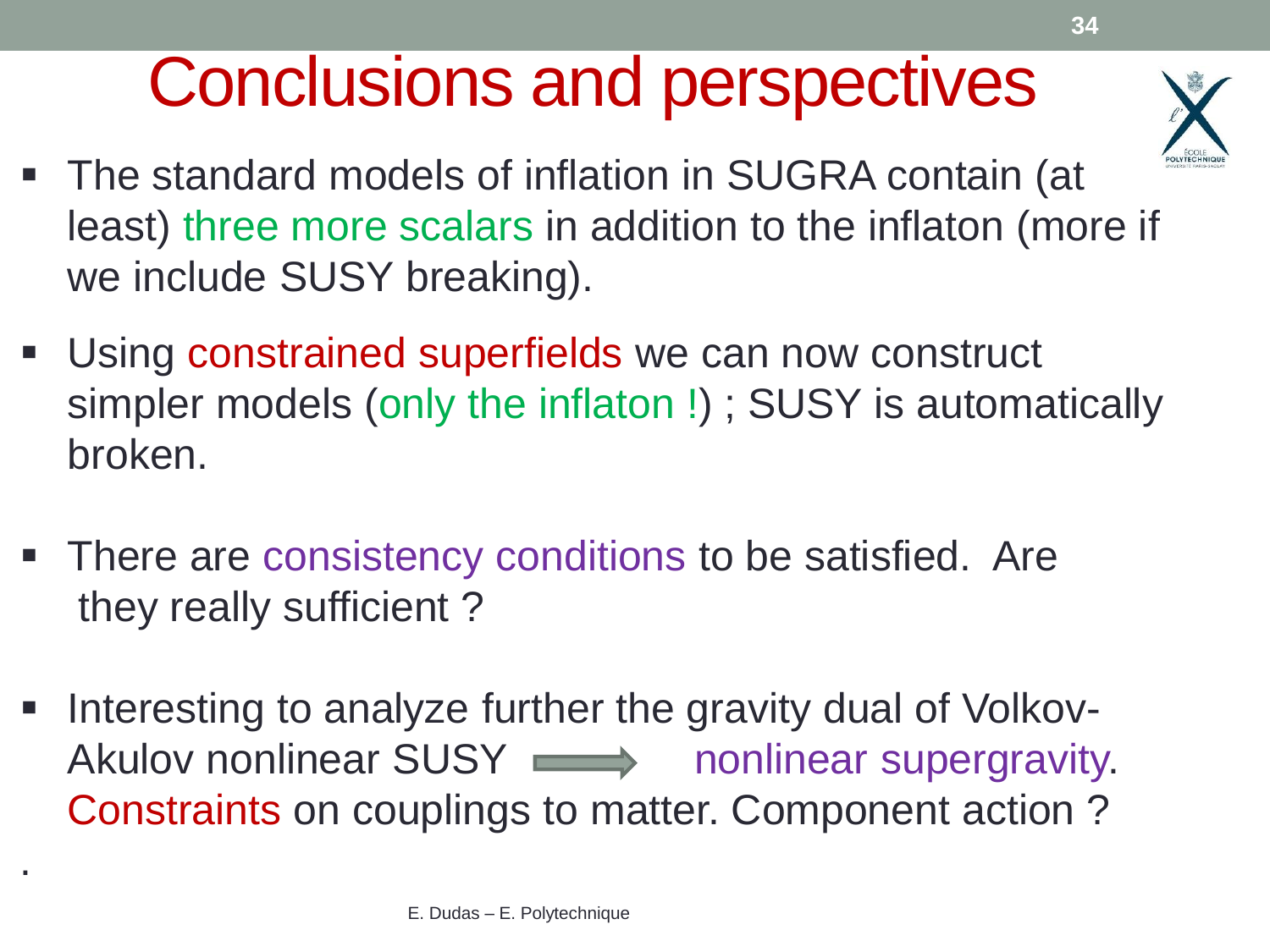- Right framework to include moduli stabilization, reheating.
- Maybe time to put together inflation, moduli stabilization and matter sector into this framework. Seems possible to obtain realistic scales with few parameters

# Thank you